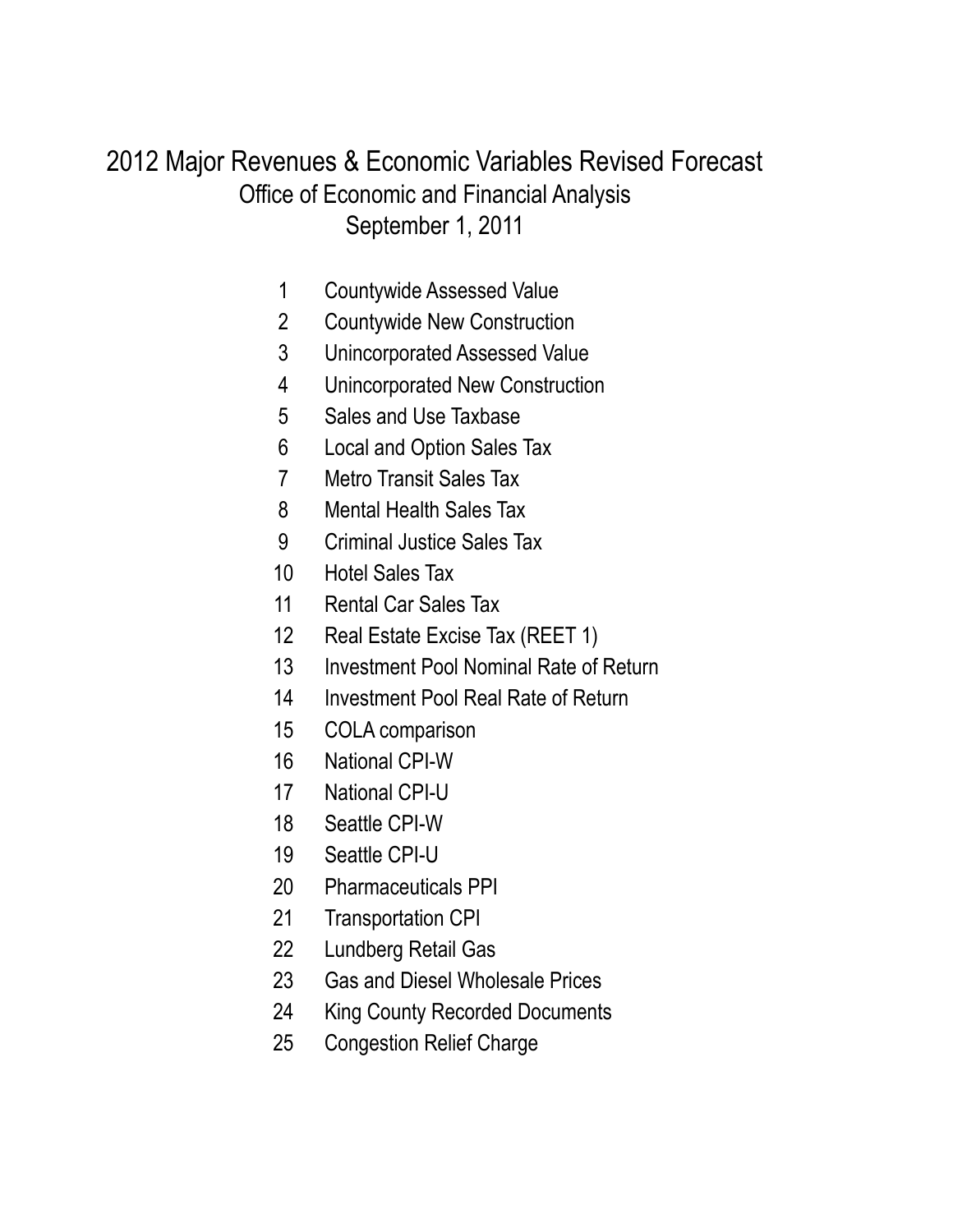| 2012 Revised Countywide Assessed Value Forecast  |
|--------------------------------------------------|
| <b>Office of Economic and Financial Analysis</b> |
| September 1, 2011                                |

| <b>Tax Year</b> | Value              | Change    |
|-----------------|--------------------|-----------|
| 2000            | 166,321,207,538    |           |
| 2001            | 188,420,103,797    | 13.29%    |
| 2002            | 210,996,600,903    | 11.98%    |
| 2003            | 224,994,598,210    | 6.63%     |
| 2004            | 235,834,254,423    | 4.82%     |
| 2005            | 248,911,782,339    | 5.55%     |
| 2006            | 270,571,089,668    | 8.70%     |
| 2007            | 298,755,199,059    | 10.42%    |
| 2008            | 340,995,439,577    | 14.14%    |
| 2009            | 386,889,727,909    | 13.46%    |
| 2010            | 341,971,517,465    | $-11.61%$ |
| 2011            | 330,414,998,614    | $-3.38%$  |
| 2012            | 315,769,736,483    | $-4.43%$  |
| 2013            | 326,827,616,231    | 3.50%     |
| 2014            | 343,130,867,583    | 4.99%     |
| 2015            | 360, 341, 724, 386 | 5.02%     |
| 2016            | 383,604,733,695    | 6.46%     |
| 2017            | 408,503,976,487    | 6.49%     |
| 2018            | 432,950,556,255    | 5.98%     |
| 2019            | 457,063,864,418    | 5.57%     |
| 2020            | 481,221,948,377    | 5.29%     |
|                 |                    |           |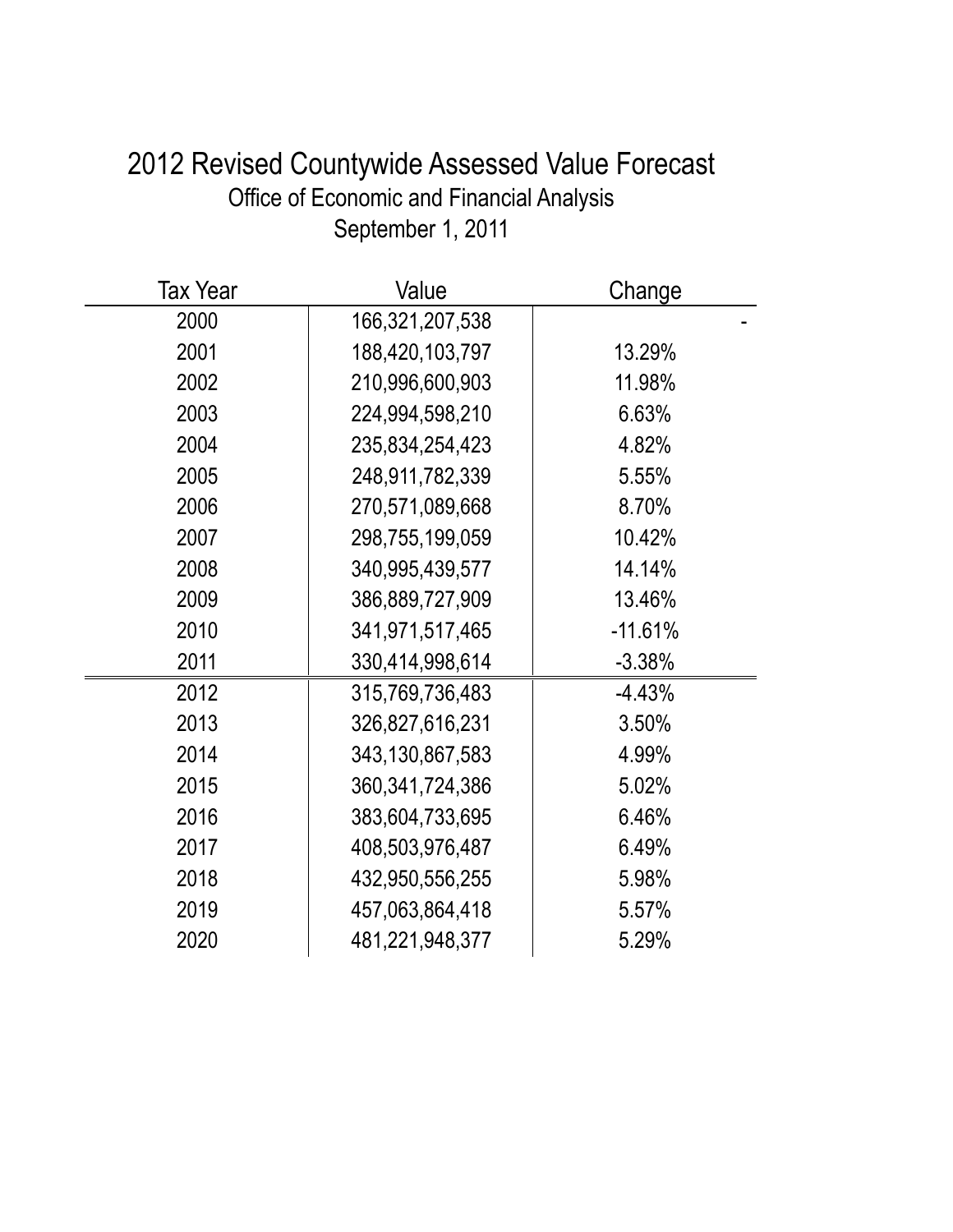| $\frac{1}{2}$ of Economic and Financial Analysis<br>September 1, 2011 |               |           |  |  |
|-----------------------------------------------------------------------|---------------|-----------|--|--|
| <b>Tax Year</b>                                                       | Value         | Change    |  |  |
| 2000                                                                  | 3,476,506,080 |           |  |  |
| 2001                                                                  | 3,865,600,000 | 11.19%    |  |  |
| 2002                                                                  | 4,430,600,000 | 14.62%    |  |  |
| 2003                                                                  | 3,719,900,000 | $-16.04%$ |  |  |
| 2004                                                                  | 4,201,000,000 | 12.93%    |  |  |
| 2005                                                                  | 4,292,400,000 | 2.18%     |  |  |
| 2006                                                                  | 4,964,300,000 | 15.65%    |  |  |
| 2007                                                                  | 5,950,400,000 | 19.86%    |  |  |
| 2008                                                                  | 6,663,100,000 | 11.98%    |  |  |
| 2009                                                                  | 8,005,200,000 | 20.14%    |  |  |
| 2010                                                                  | 5,205,200,000 | $-34.98%$ |  |  |
| 2011                                                                  | 2,581,310,544 | $-50.41%$ |  |  |
| 2012                                                                  | 1,784,883,880 | $-30.85%$ |  |  |
| 2013                                                                  | 2,025,345,870 | 13.47%    |  |  |
| 2014                                                                  | 2,234,921,877 | 10.35%    |  |  |
| 2015                                                                  | 2,605,476,211 | 16.58%    |  |  |
| 2016                                                                  | 3,189,445,488 | 22.41%    |  |  |
| 2017                                                                  | 3,836,430,949 | 20.29%    |  |  |
| 2018                                                                  | 4,307,768,744 | 12.29%    |  |  |

 4,561,853,160 5.90% 4,777,984,819 4.74%

# 2012 Revised Countywide New Construction Forecast Office of Economic and Financial Analysis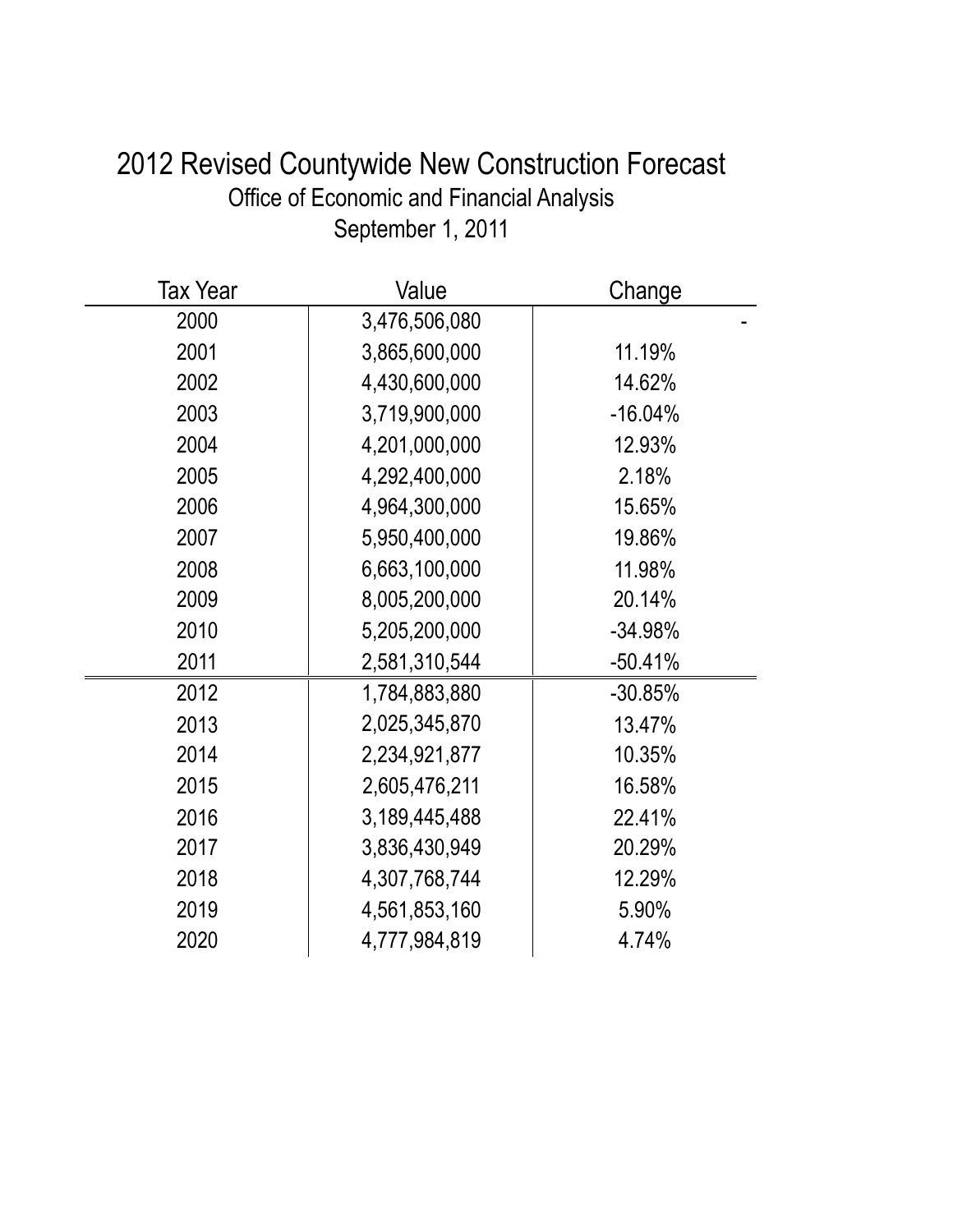### September 1, 2011 Office of Economic and Financial Analysis 2012 Revised Unincorporated Assessed Value Forecast

| Tax Year | Value             | Change    | <b>Annexation Adjustments</b>                                                            |
|----------|-------------------|-----------|------------------------------------------------------------------------------------------|
| 2000     | 26,820,808,300    |           |                                                                                          |
| 2001     | 29,495,903,550    | 9.97%     |                                                                                          |
| 2002     | 31,855,880,320    | 8.00%     |                                                                                          |
| 2003     | 34, 121, 588, 670 | 7.11%     |                                                                                          |
| 2004     | 36,002,180,790    | 5.51%     |                                                                                          |
| 2005     | 38,388,375,100    | 6.63%     |                                                                                          |
| 2006     | 41,286,880,590    | 7.55%     |                                                                                          |
| 2007     | 45, 145, 645, 420 | 9.35%     |                                                                                          |
| 2008     | 50,369,419,770    | 11.57%    | Auburn West Hill (1-1-07), Lea Hill (1-1-07),<br>Benson Hill (3-1-07)                    |
| 2009     | 52,536,624,390    | 4.30%     |                                                                                          |
| 2010     | 43,743,564,380    | $-16.74%$ |                                                                                          |
| 2011     | 39,449,376,050    | $-9.82%$  | North Highline X (4-1-10), Pantherlake (7-1-10)                                          |
| 2012     | 33,082,092,913    | $-16.14%$ | Juanita-FinnHill-Kingsgate (6-1-11)                                                      |
| 2013     | 33,853,949,503    | 2.33%     |                                                                                          |
| 2014     | 32,619,120,013    | $-3.65%$  | North Highline Y (1-1-13), Renton West Hill (1-1-<br>13)                                 |
| 2015     | 34,284,966,489    | 5.11%     |                                                                                          |
| 2016     | 31,502,561,188    | $-8.12%$  | East Federal Way (1-1-15), Eastgate (1-1-15), East<br>Renton (1-1-15), Klahanie (1-1-15) |
| 2017     | 33,642,813,012    | 6.79%     |                                                                                          |
| 2018     | 35,761,958,743    | 6.30%     |                                                                                          |
| 2019     | 37,820,588,925    | 5.76%     |                                                                                          |
| 2020     | 39,803,669,974    | 5.24%     |                                                                                          |

Footnotes:

> Assessed value amounts include adjustments for potential annexation areas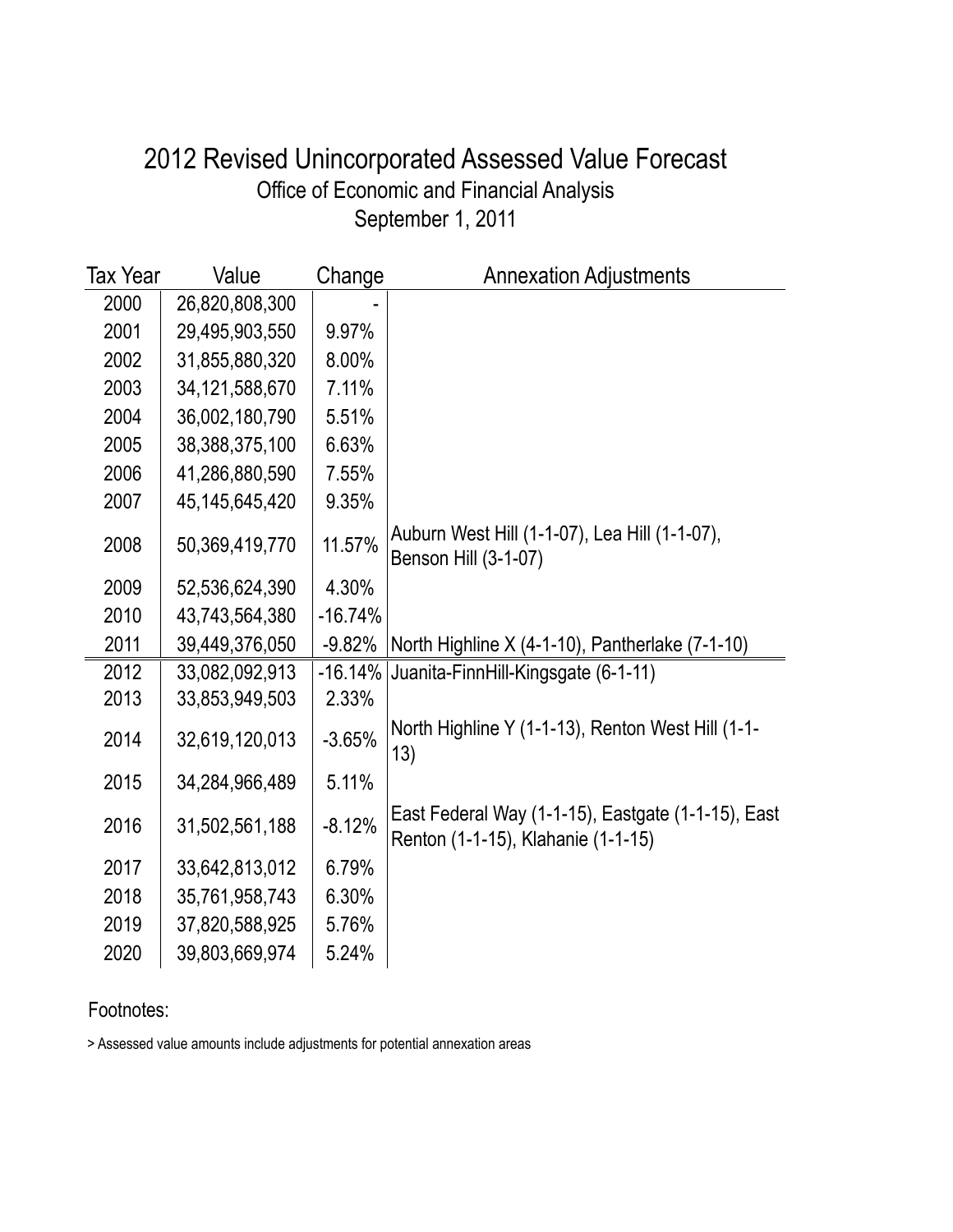### September 1, 2011 Office of Economic and Financial Analysis 2012 Revised Unincorporated New Construction Forecast

| <b>Tax Year</b> | Value         | Change    | <b>Annexation Adjustments</b>                                                            |
|-----------------|---------------|-----------|------------------------------------------------------------------------------------------|
| 2000            | 511,940,482   |           |                                                                                          |
| 2001            | 543,833,777   | 6.23%     |                                                                                          |
| 2002            | 715,260,251   | 31.52%    |                                                                                          |
| 2003            | 678,629,389   | $-5.12%$  |                                                                                          |
| 2004            | 780,913,911   | 15.07%    |                                                                                          |
| 2005            | 1,012,943,672 | 29.71%    |                                                                                          |
| 2006            | 898,303,083   | $-11.32%$ |                                                                                          |
| 2007            | 1,051,911,167 | 17.10%    |                                                                                          |
| 2008            | 938,271,172   | $-10.80%$ | Auburn West Hill (1-1-07), Lea Hill (1-1-07),<br>Benson Hill (3-1-07)                    |
| 2009            | 821,583,000   | $-12.44%$ |                                                                                          |
| 2010            | 304,665,097   | $-62.92%$ |                                                                                          |
| 2011            | 267,511,475   | $-12.19%$ | North Highline X (4-1-10), Pantherlake (7-1-10)                                          |
| 2012            | 164,374,476   | $-38.55%$ | Juanita-FinnHill-Kingsgate (6-1-11)                                                      |
| 2013            | 186,519,229   | 13.47%    |                                                                                          |
| 2014            | 189,158,530   | 1.42%     | North Highline Y (1-1-13), Renton West Hill (1-1-<br>13)                                 |
| 2015            | 220,521,377   | 16.58%    |                                                                                          |
| 2016            | 232,611,842   | 5.48%     | East Federal Way (1-1-15), Eastgate (1-1-15), East<br>Renton (1-1-15), Klahanie (1-1-15) |
| 2017            | 279,797,625   | 20.29%    |                                                                                          |
| 2018            | 314, 173, 115 | 12.29%    |                                                                                          |
| 2019            | 332,703,936   | 5.90%     |                                                                                          |
| 2020            | 348,466,796   | 4.74%     |                                                                                          |

#### Footnotes:

> New Construction value amounts include adjustments for potential annexation areas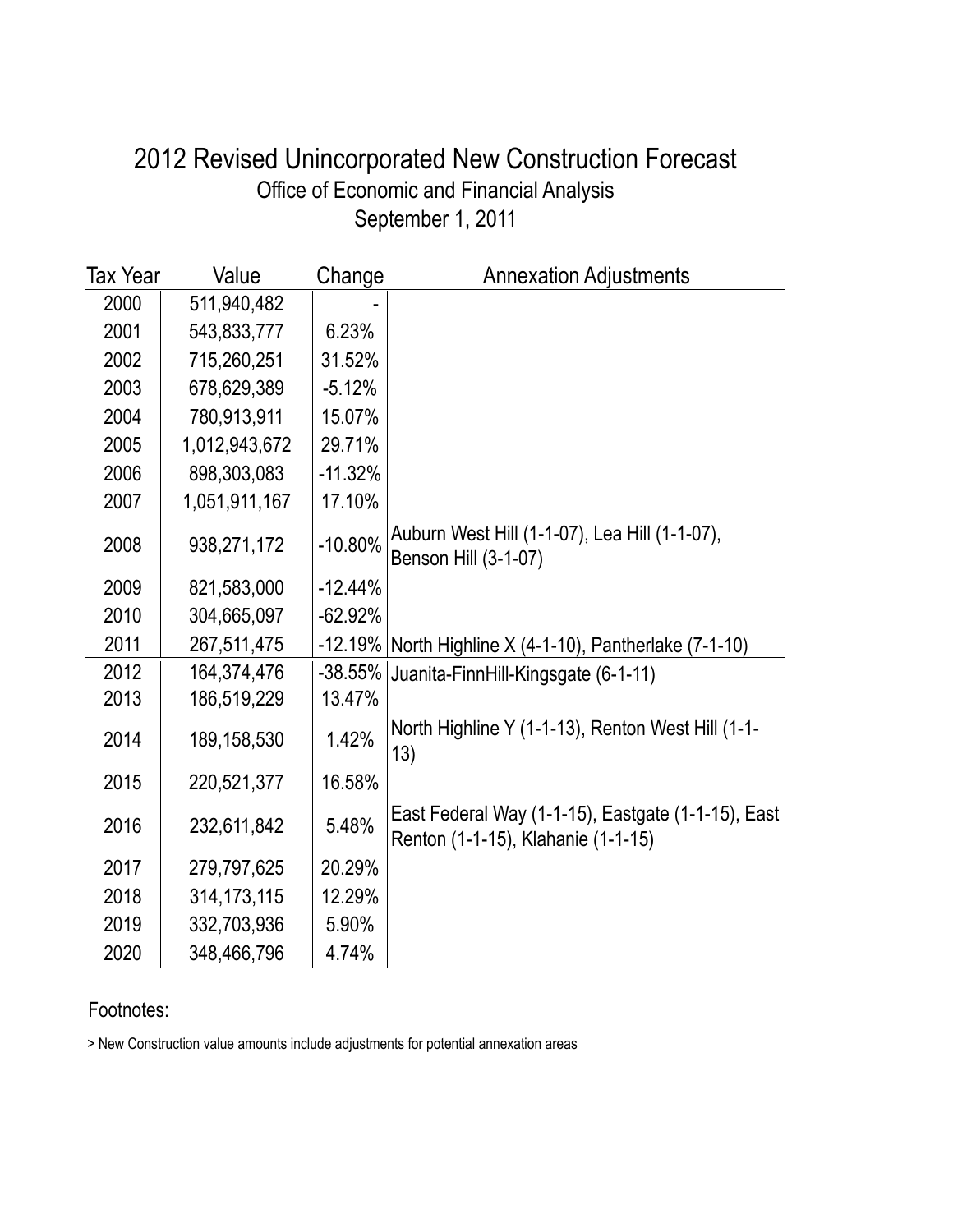# 2012 Revised Sales and Use Taxbase Forecast Office of Economic and Financial Analysis September 1, 2011

| Year | Value             | Change    |
|------|-------------------|-----------|
| 2000 | 39,017,612,480    |           |
| 2001 | 37,414,873,470    | $-4.11%$  |
| 2002 | 36, 137, 962, 860 | $-3.41%$  |
| 2003 | 36,379,622,690    | 0.67%     |
| 2004 | 38,521,409,960    | 5.89%     |
| 2005 | 41,807,662,630    | 8.53%     |
| 2006 | 45,401,665,730    | 8.60%     |
| 2007 | 49,268,622,240    | 8.52%     |
| 2008 | 47,440,908,710    | $-3.71%$  |
| 2009 | 40,783,082,660    | $-14.03%$ |
| 2010 | 40,506,885,020    | $-0.68%$  |
| 2011 | 42,463,342,916    | 4.83%     |
| 2012 | 44,736,699,108    | 5.35%     |
| 2013 | 46,761,801,760    | 4.53%     |
| 2014 | 49,332,341,405    | 5.50%     |
| 2015 | 52,407,525,314    | 6.23%     |
| 2016 | 55,444,824,382    | 5.80%     |
| 2017 | 58,304,592,981    | 5.16%     |
| 2018 | 60,916,493,228    | 4.48%     |
| 2019 | 63,551,391,324    | 4.33%     |
| 2020 | 66,199,144,737    | 4.17%     |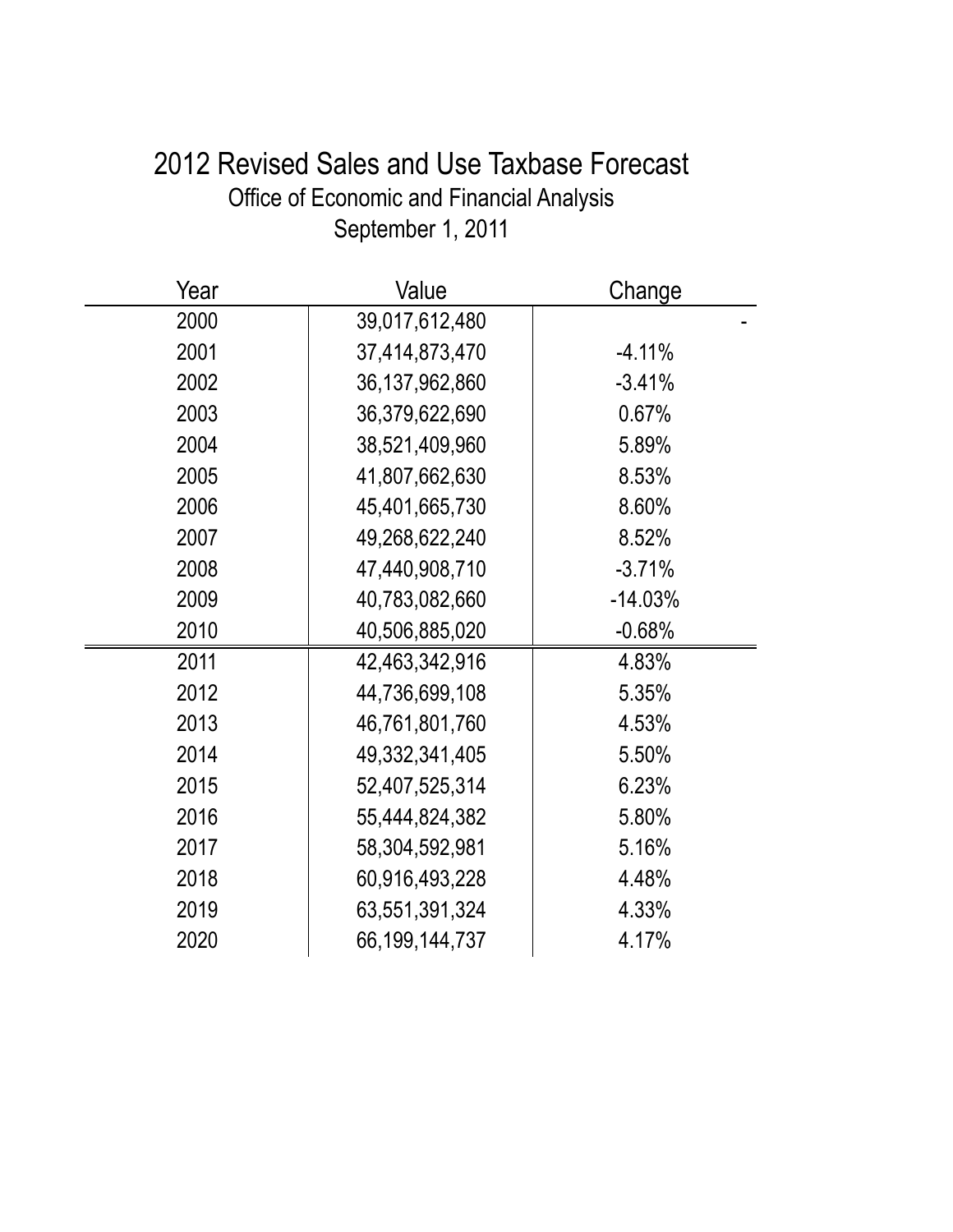### September 1, 2011 Office of Economic and Financial Analysis 2012 Revised Local and Option Sales Tax Forecast

| Year | Value       | Change    | <b>Annexation Adjustments</b>                                                            |
|------|-------------|-----------|------------------------------------------------------------------------------------------|
| 2000 | 73,651,464  |           |                                                                                          |
| 2001 | 71,059,166  | $-3.52%$  |                                                                                          |
| 2002 | 68,873,095  | $-3.08%$  |                                                                                          |
| 2003 | 68,377,899  | $-0.72%$  |                                                                                          |
| 2004 | 72,588,009  | 6.16%     |                                                                                          |
| 2005 | 78,015,175  | 7.48%     |                                                                                          |
| 2006 | 83,477,704  | 7.00%     |                                                                                          |
| 2007 | 91,912,631  | 10.10%    | Auburn West Hill (1-1-07), Lea Hill (1-1-07),<br>Benson Hill (3-1-07)                    |
| 2008 | 87,672,896  | $-4.61%$  |                                                                                          |
| 2009 | 76,142,480  | $-13.15%$ |                                                                                          |
| 2010 | 76,040,263  | $-0.13%$  | North Highline $X$ (4-1-10), Pantherlake (7-1-10)                                        |
| 2011 | 79,379,311  | 4.39%     | Juanita-FinnHill-Kingsgate (6-1-11)                                                      |
| 2012 | 80,863,449  | 1.87%     |                                                                                          |
| 2013 | 82,840,795  | 2.45%     | North Highline Y (1-1-13), Renton West Hill (1-1-<br>13)                                 |
| 2014 | 87,394,630  | 5.50%     |                                                                                          |
| 2015 | 90,383,476  | 3.42%     | East Federal Way (1-1-15), Eastgate (1-1-15), East<br>Renton (1-1-15), Klahanie (1-1-15) |
| 2016 | 95,621,686  | 5.80%     |                                                                                          |
| 2017 | 100,553,722 | 5.16%     |                                                                                          |
| 2018 | 105,058,278 | 4.48%     |                                                                                          |
| 2019 | 109,602,497 | 4.33%     |                                                                                          |
| 2020 |             |           |                                                                                          |

#### Footnotes:

> Revenue estimates are presented on accrual basis, adjust for delinquent payments and deduct a 1%DOR fee.

> Actuals include mitigation **and amnesty** payments made by the state and mitigation is assumed in out years.

> Local sales tax receipts are split with 95.4% going to the General Fund and 4.6% to Children and Family Services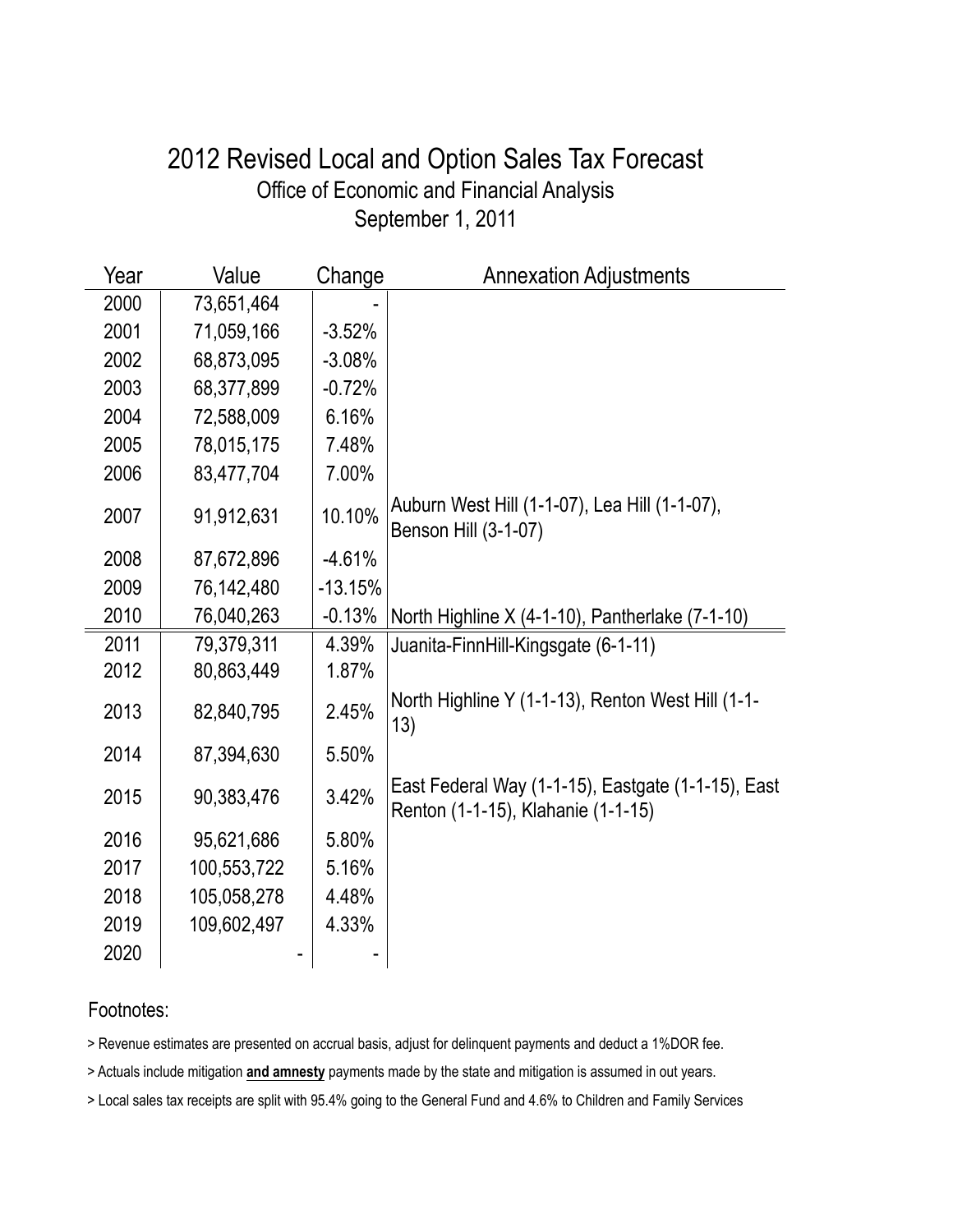### 2012 Revised Metro Transit Sales Tax Forecast Office of Economic and Financial Analysis September 1, 2011

| Year | Value         | Change    |
|------|---------------|-----------|
| 2000 | 239,636,459   |           |
| 2001 | 287,784,746   | 20.09%    |
| 2002 | 297,330,185   | 3.32%     |
| 2003 | 296,747,992   | $-0.20%$  |
| 2004 | 314, 192, 142 | 5.88%     |
| 2005 | 341,149,234   | 8.58%     |
| 2006 | 367,263,689   | 7.65%     |
| 2007 | 442,042,300   | 20.36%    |
| 2008 | 432,934,213   | $-2.06%$  |
| 2009 | 376,904,266   | $-12.94%$ |
| 2010 | 375, 199, 114 | $-0.45%$  |
| 2011 | 402,193,472   | 7.19%     |
| 2012 | 413,190,299   | 2.73%     |
| 2013 | 431,894,244   | 4.53%     |
| 2014 | 455,635,871   | 5.50%     |
| 2015 | 484,038,417   | 6.23%     |
| 2016 | 512,091,057   | 5.80%     |
| 2017 | 538,504,017   | 5.16%     |
| 2018 | 562,627,653   | 4.48%     |
| 2019 | 586,963,698   | 4.33%     |
| 2020 |               |           |

#### Footnotes:

> Revenue estimates are presented on accrual basis, adjust for delinquent payments and deduct a 1%DOR fere

> Actuals include mitigation **and amnesty** payments made by the state and mitigation is assumed in out years.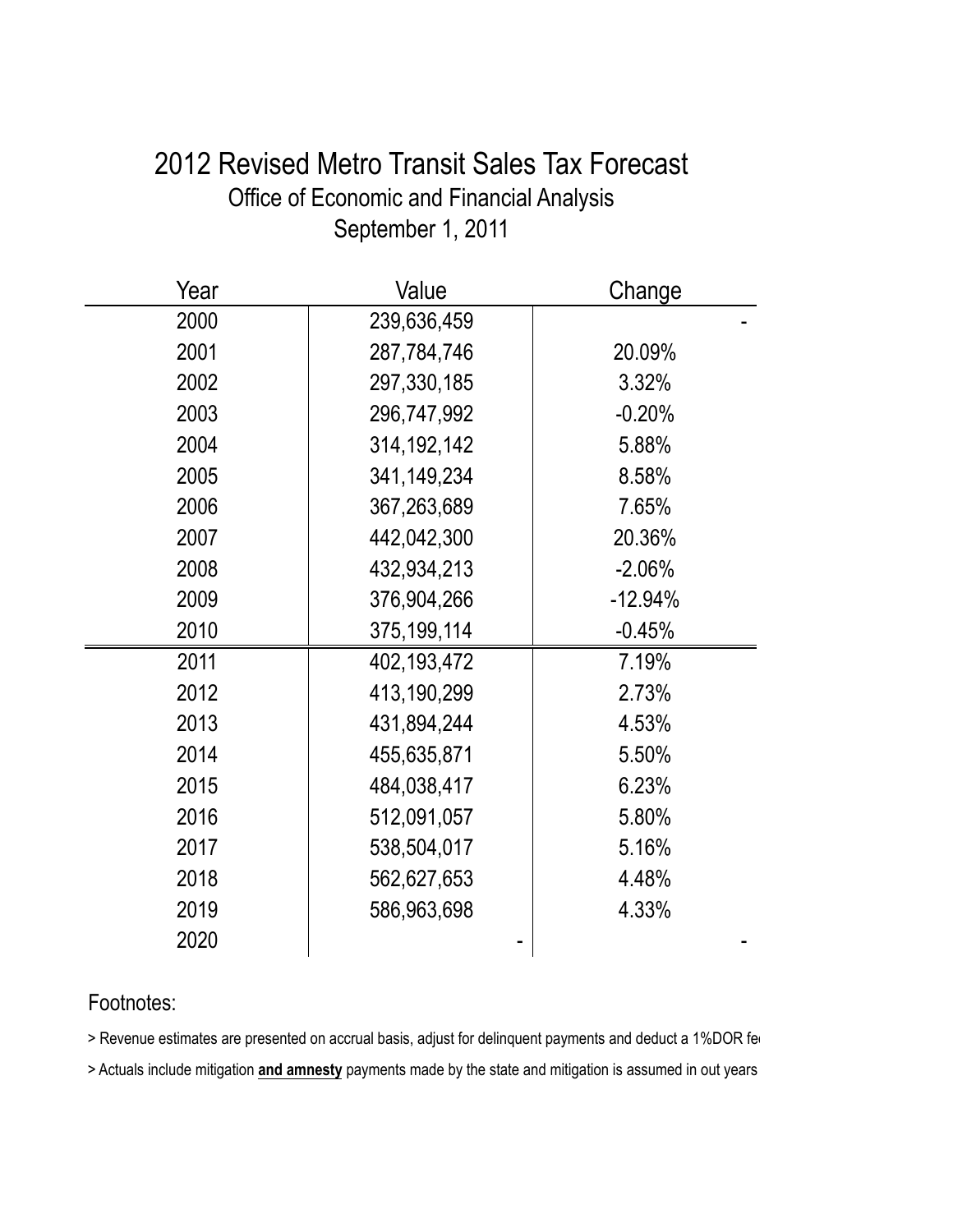### 2012 Revised Mental Health Sales Tax Forecast Office of Economic and Financial Analysis September 1, 2011

| Year | Value          | Change   |
|------|----------------|----------|
| 2000 |                |          |
| 2001 |                |          |
| 2002 |                |          |
| 2003 |                |          |
| 2004 |                |          |
| 2005 |                |          |
| 2006 |                |          |
| 2007 |                |          |
| 2008 | 35,564,904     |          |
| 2009 | 41,773,812     | 17.46%   |
| 2010 | 40,717,980     | $-2.53%$ |
| 2011 | 44,710,275     | 9.80%    |
| 2012 | 45,933,329     | 2.74%    |
| 2013 | 48,012,600     | 4.53%    |
| 2014 | 50,651,897     | 5.50%    |
| 2015 | 53,809,337     | 6.23%    |
| 2016 | 56,927,878     | 5.80%    |
| 2017 | <b>Expires</b> |          |
| 2018 |                |          |
| 2019 |                |          |
| 2020 |                |          |

#### Footnotes:

> Revenue estimates are presented on accrual basis, adjust for delinquent payments and deduct a 1%DOR fere

> Actuals include mitigation **and amnesty** payments made by the state and mitigation is assumed in out years.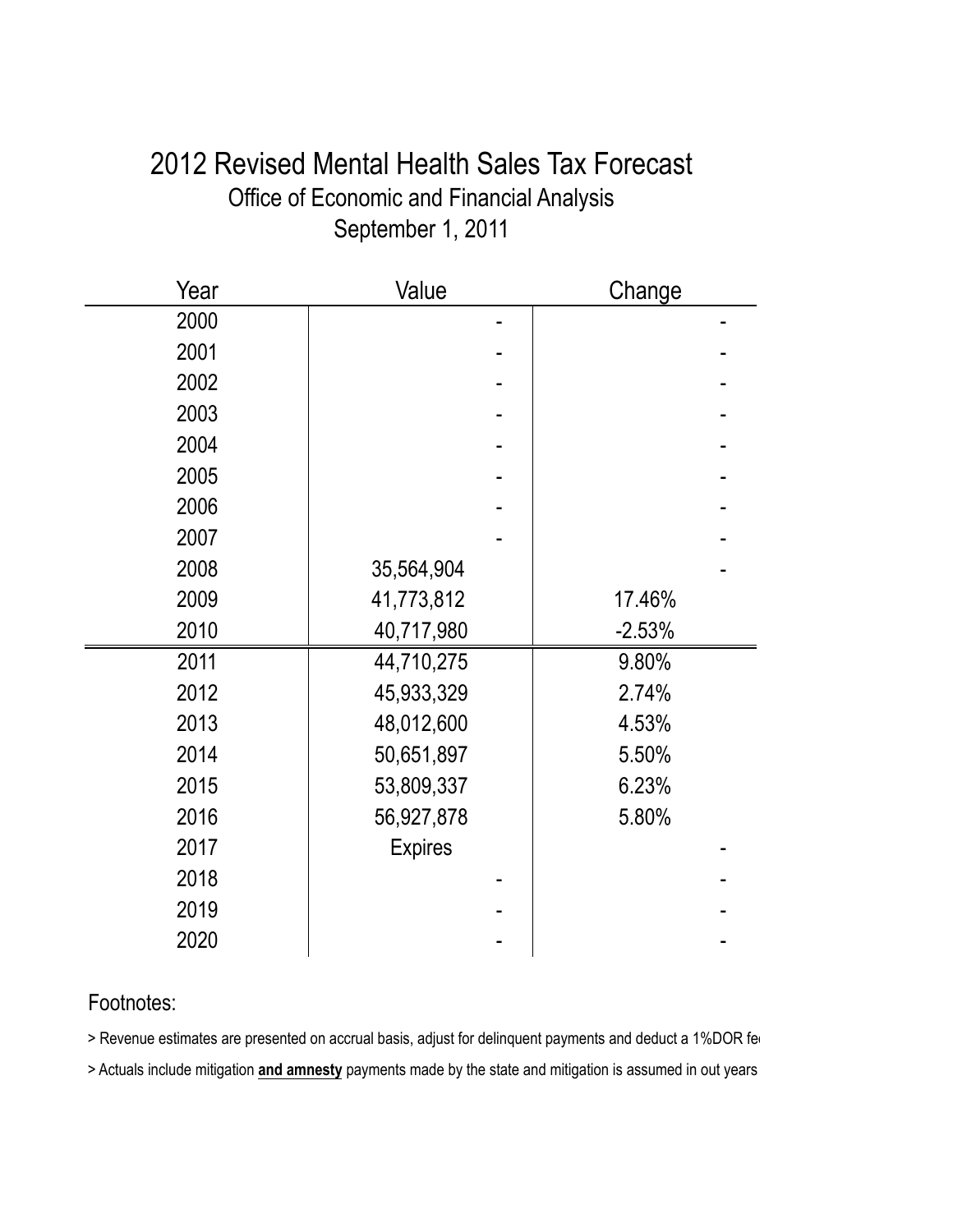### September 1, 2011 Office of Economic and Financial Analysis 2012 Revised Criminal Justice Sales Tax Forecast

| Year | Value      | Change    | <b>Annexation Adjustments</b>                                                            |
|------|------------|-----------|------------------------------------------------------------------------------------------|
| 2000 | 11,822,590 |           |                                                                                          |
| 2001 | 10,958,675 | $-7.31%$  |                                                                                          |
| 2002 | 10,485,286 | $-4.32%$  |                                                                                          |
| 2003 | 10,390,862 | $-0.90%$  |                                                                                          |
| 2004 | 11,026,405 | 6.12%     |                                                                                          |
| 2005 | 12,054,054 | 9.32%     |                                                                                          |
| 2006 | 12,988,932 | 7.76%     |                                                                                          |
| 2007 | 14,229,175 | 9.55%     | Auburn West Hill (1-1-07), Lea Hill (1-1-07),<br>Benson Hill (3-1-07)                    |
| 2008 | 12,973,186 | $-8.83%$  |                                                                                          |
| 2009 | 11,086,865 | $-14.54%$ |                                                                                          |
| 2010 | 10,916,264 | $-1.54%$  | North Highline X (4-1-10), Pantherlake (7-1-10)                                          |
| 2011 | 10,751,274 | $-1.51%$  | Juanita-FinnHill-Kingsgate (6-1-11)                                                      |
| 2012 | 10,205,441 | $-5.08%$  |                                                                                          |
| 2013 | 9,939,212  | $-2.61%$  | North Highline Y (1-1-13), Renton West Hill (1-1-<br>13)                                 |
| 2014 | 10,230,892 | 2.93%     |                                                                                          |
| 2015 | 10,868,646 | 6.23%     | East Federal Way (1-1-15), Eastgate (1-1-15), East<br>Renton (1-1-15), Klahanie (1-1-15) |
| 2016 | 10,734,918 | $-1.23%$  |                                                                                          |
| 2017 | 10,898,124 | 1.52%     |                                                                                          |
| 2018 | 11,386,333 | 4.48%     |                                                                                          |
| 2019 | 11,878,840 | 4.33%     |                                                                                          |
| 2020 |            |           |                                                                                          |

#### Footnotes:

> Revenue estimates are presented on accrual basis, adjust for delinquent payments and deduct a 1%DOR fee.

> Actuals include mitigation **and amnesty** payments made by the state and mitigation is assumed in out years.

> Population adjustments are made according to data provided by OFM and projections from PSB.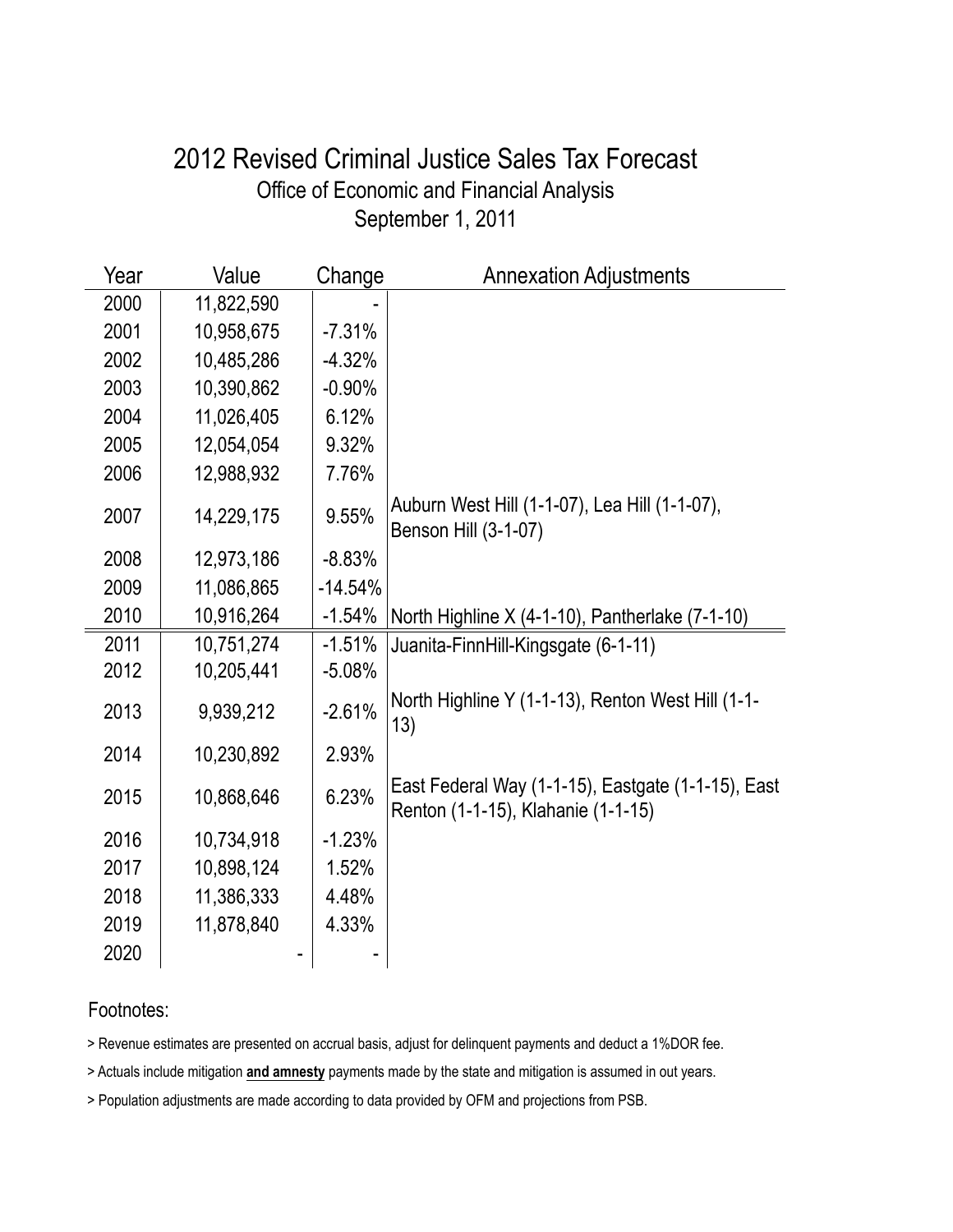# 2012 Revised Hotel Sales Tax Forecast Office of Economic and Financial Analysis September 1, 2011

| Year | Value      | Change     |
|------|------------|------------|
| 2000 | 13,939,448 |            |
| 2001 | 13,611,349 | $-2.35%$   |
| 2002 | 12,783,520 | $-6.08%$   |
| 2003 | 13,073,624 | 2.27%      |
| 2004 | 14,280,262 | 9.23%      |
| 2005 | 15,702,164 | 9.96%      |
| 2006 | 18,233,040 | 16.12%     |
| 2007 | 20,493,338 | 12.40%     |
| 2008 | 20,701,685 | 1.02%      |
| 2009 | 16,892,478 | $-18.40\%$ |
| 2010 | 18,044,615 | 6.82%      |
| 2011 | 19,826,582 | 9.88%      |
| 2012 | 20,504,449 | 3.42%      |
| 2013 | 21,257,224 | 3.67%      |
| 2014 | 21,962,434 | 3.32%      |
| 2015 | 22,582,194 | 2.82%      |
| 2016 | 23,119,752 | 2.38%      |
| 2017 | 23,726,037 | 2.62%      |
| 2018 | 24,330,251 | 2.55%      |
| 2019 | 24,930,645 | 2.47%      |
| 2020 | 25,554,383 | 2.50%      |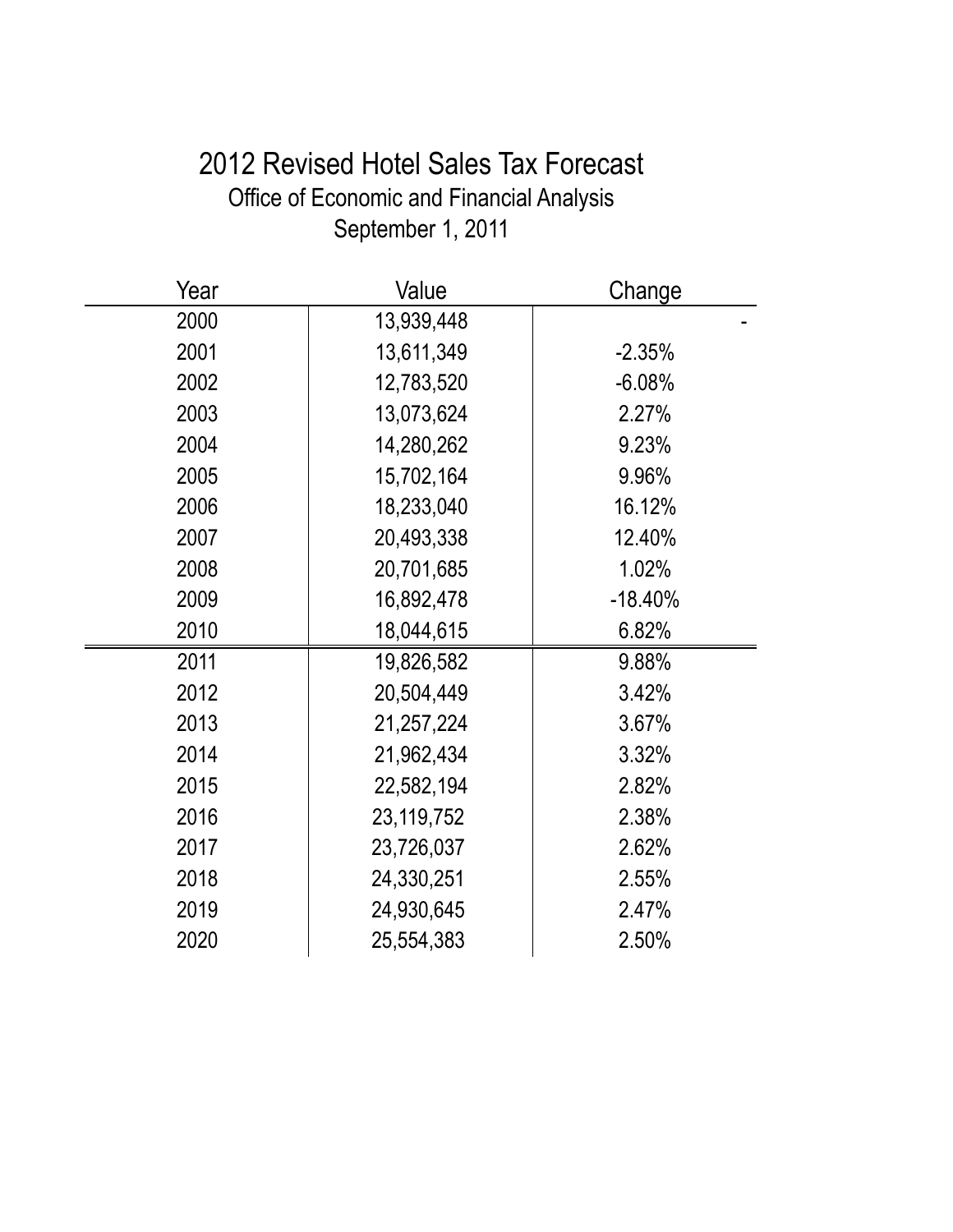### 2012 Revised Rental Car Sales Tax Forecast Office of Economic and Financial Analysis September 1, 2011

| Year | Value     | Change   |
|------|-----------|----------|
| 2000 | 2,689,109 |          |
| 2001 | 2,502,191 | $-6.95%$ |
| 2002 | 2,406,111 | $-3.84%$ |
| 2003 | 2,433,438 | 1.14%    |
| 2004 | 2,355,887 | $-3.19%$ |
| 2005 | 2,529,917 | 7.39%    |
| 2006 | 2,735,846 | 8.14%    |
| 2007 | 2,835,416 | 3.64%    |
| 2008 | 2,835,443 | 0.00%    |
| 2009 | 2,651,750 | $-6.48%$ |
| 2010 | 2,737,771 | 3.24%    |
| 2011 | 2,844,921 | 3.91%    |
| 2012 | 2,840,729 | $-0.15%$ |
| 2013 | 2,878,876 | 1.34%    |
| 2014 | 2,911,975 | 1.15%    |
| 2015 | 2,939,043 | 0.93%    |
| 2016 | 2,962,105 | 0.78%    |
| 2017 | 2,987,603 | 0.86%    |
| 2018 | 3,012,308 | 0.83%    |
| 2019 | 3,036,296 | 0.80%    |
| 2020 | 3,060,695 | 0.80%    |

#### Footnotes:

This is a 1% tax per RCW 82.14.049. 75% goes to servicing debt on the Kingdome and 25% to youth sports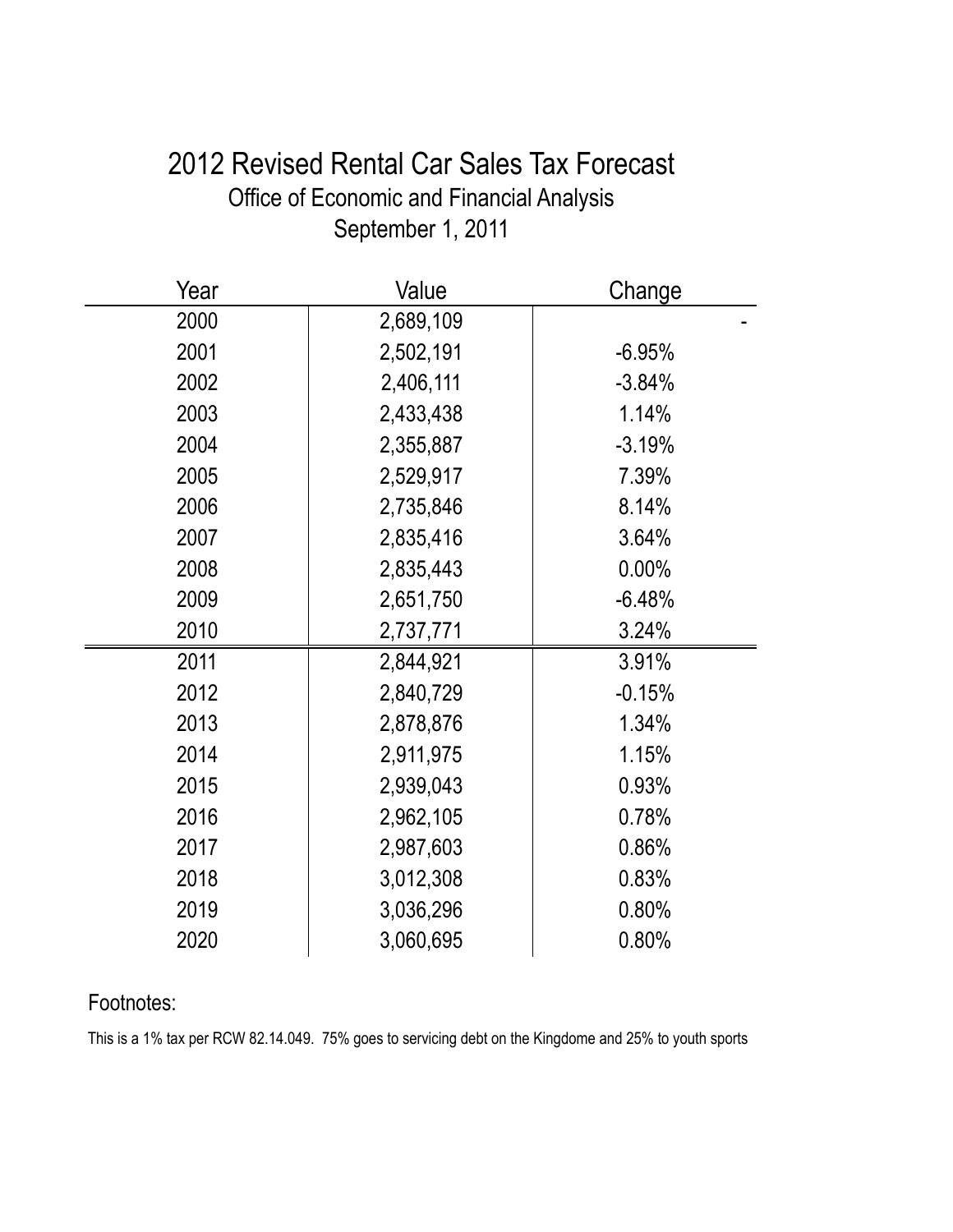### September 1, 2011 Office of Economic and Financial Analysis 2012 Revised Real Estate Excise Tax (REET 1) Forecast

| Year | Value      | Change     | <b>Annexation Adjustments</b>                                                            |
|------|------------|------------|------------------------------------------------------------------------------------------|
| 2000 |            |            |                                                                                          |
| 2001 | 5,872,198  |            |                                                                                          |
| 2002 | 6,793,174  | 15.68%     |                                                                                          |
| 2003 | 8,543,814  | 25.77%     |                                                                                          |
| 2004 | 9,903,161  | 15.91%     |                                                                                          |
| 2005 | 11,288,087 | 13.98%     |                                                                                          |
| 2006 | 11,710,069 | 3.74%      |                                                                                          |
| 2007 | 9,202,858  | $-21.41%$  | Auburn West Hill (1-1-07), Lea Hill (1-1-07),<br>Benson Hill (3-1-07)                    |
| 2008 | 4,912,082  | $-46.62%$  |                                                                                          |
| 2009 | 3,809,800  | $-22.44%$  |                                                                                          |
| 2010 | 3,647,888  | $-4.25%$   | North Highline X (4-1-10), Pantherlake (7-1-10)                                          |
| 2011 | 3,040,265  | $-16.66\%$ | Juanita-FinnHill-Kingsgate (6-1-11)                                                      |
| 2012 | 3,104,804  | 2.12%      |                                                                                          |
| 2013 | 3,079,477  | $-0.82%$   | North Highline Y (1-1-13), Renton West Hill (1-1-<br>13)                                 |
| 2014 | 3,300,363  | 7.17%      |                                                                                          |
| 2015 | 3,148,956  | $-4.59%$   | East Federal Way (1-1-15), Eastgate (1-1-15), East<br>Renton (1-1-15), Klahanie (1-1-15) |
| 2016 |            |            |                                                                                          |
| 2017 |            |            |                                                                                          |
| 2018 |            |            |                                                                                          |
| 2019 |            |            |                                                                                          |
| 2020 |            |            |                                                                                          |

#### Footnotes:

> Data presented is 0.25%of King County's 0.50% share of REET.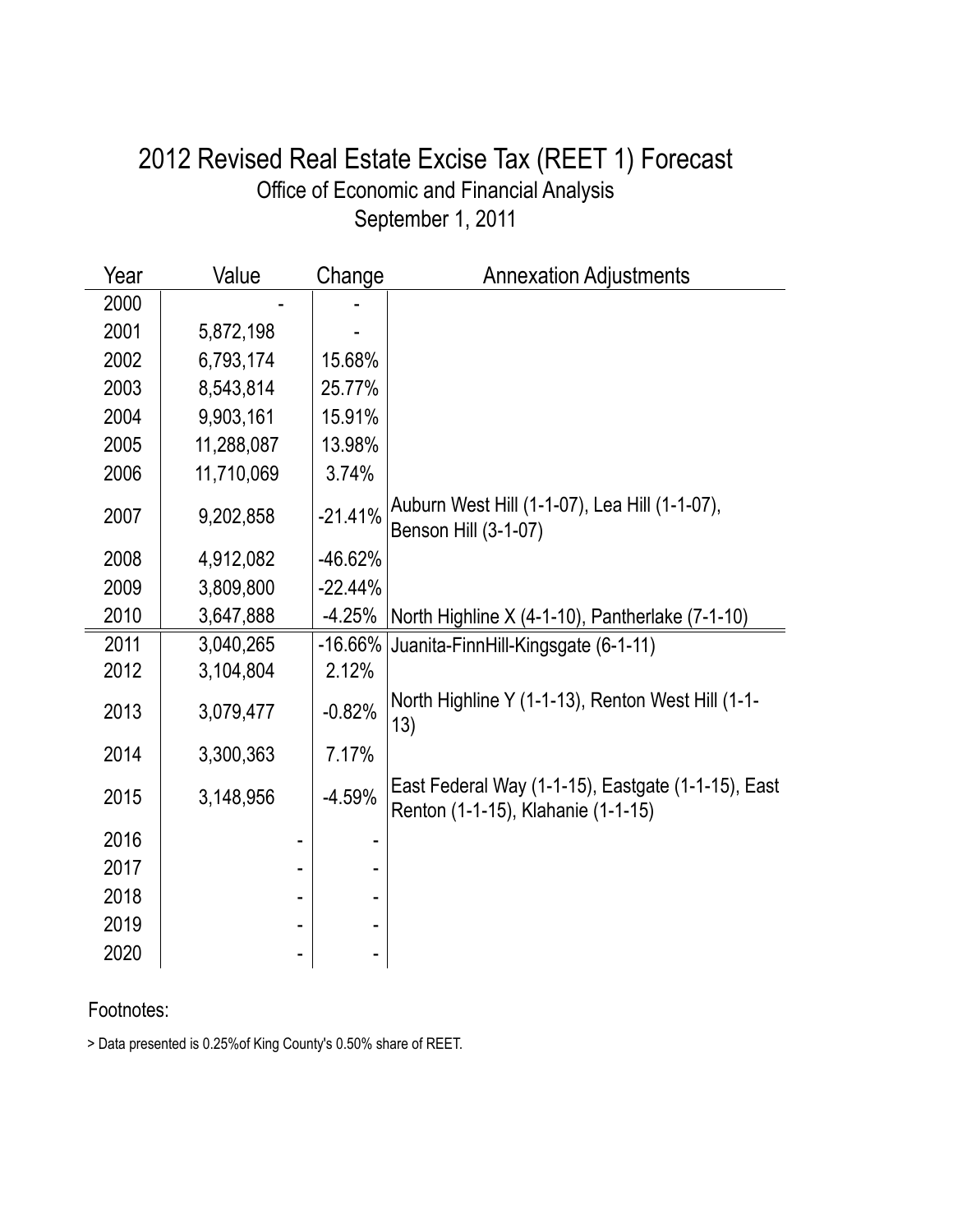| 2012 Revised Investment Pool Nominal Rate of Return Forecast |
|--------------------------------------------------------------|
| Office of Economic and Financial Analysis                    |
| September 1, 2011                                            |
|                                                              |

| Year | Value | Change   |
|------|-------|----------|
| 2000 | 6.38% |          |
| 2001 | 5.57% | $-0.81%$ |
| 2002 | 3.80% | $-1.76%$ |
| 2003 | 2.92% | $-0.88%$ |
| 2004 | 2.31% | $-0.61%$ |
| 2005 | 3.15% | 0.84%    |
| 2006 | 4.68% | 1.53%    |
| 2007 | 5.09% | 0.40%    |
| 2008 | 3.30% | $-1.79%$ |
| 2009 | 1.76% | $-1.54%$ |
| 2010 | 0.96% | $-0.79%$ |
| 2011 | 0.60% | $-0.36%$ |
| 2012 | 0.40% | $-0.20%$ |
| 2013 | 0.30% | $-0.10%$ |
| 2014 | 0.30% | 0.00%    |
| 2015 | 1.22% | 0.92%    |
| 2016 | 2.04% | 0.82%    |
| 2017 | 2.74% | 0.70%    |
| 2018 | 3.27% | 0.53%    |
| 2019 | 3.67% | 0.39%    |
| 2020 | 3.96% | 0.29%    |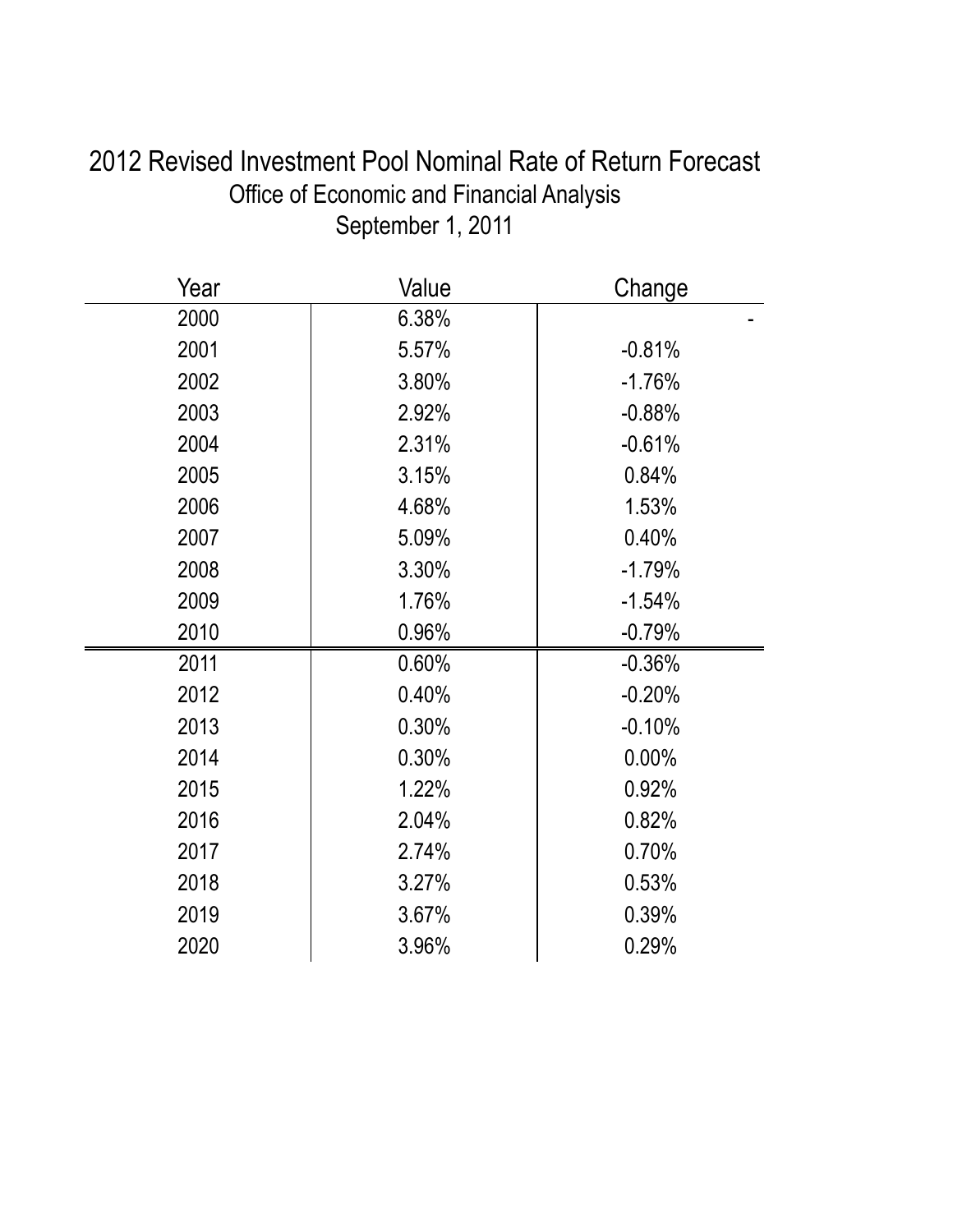| Year | Value    | Change   |
|------|----------|----------|
| 2000 | 2.58%    |          |
| 2001 | 1.87%    | $-0.71%$ |
| 2002 | 1.83%    | $-0.04%$ |
| 2003 | 1.31%    | $-0.51%$ |
| 2004 | 1.05%    | $-0.26%$ |
| 2005 | 0.32%    | $-0.73%$ |
| 2006 | 0.95%    | 0.63%    |
| 2007 | 1.16%    | 0.21%    |
| 2008 | $-0.87%$ | $-2.03%$ |
| 2009 | 1.17%    | 2.04%    |
| 2010 | 0.66%    | $-0.50%$ |
| 2011 | $-1.71%$ | $-2.37%$ |
| 2012 | $-1.36%$ | 0.35%    |
| 2013 | $-1.62%$ | $-0.26%$ |
| 2014 | $-1.79%$ | $-0.17%$ |
| 2015 | $-0.91%$ | 0.88%    |
| 2016 | $-0.13%$ | 0.78%    |
| 2017 | 0.50%    | 0.64%    |
| 2018 | 1.00%    | 0.50%    |
| 2019 | 1.40%    | 0.40%    |
| 2020 | 1.71%    | 0.31%    |

### 2012 Revised Investment Pool Real Rate of Return Forecast Office of Economic and Financial Analysis September 1, 2011

#### Footnotes:

Deflated with the Seattle CPI-U measure of inflation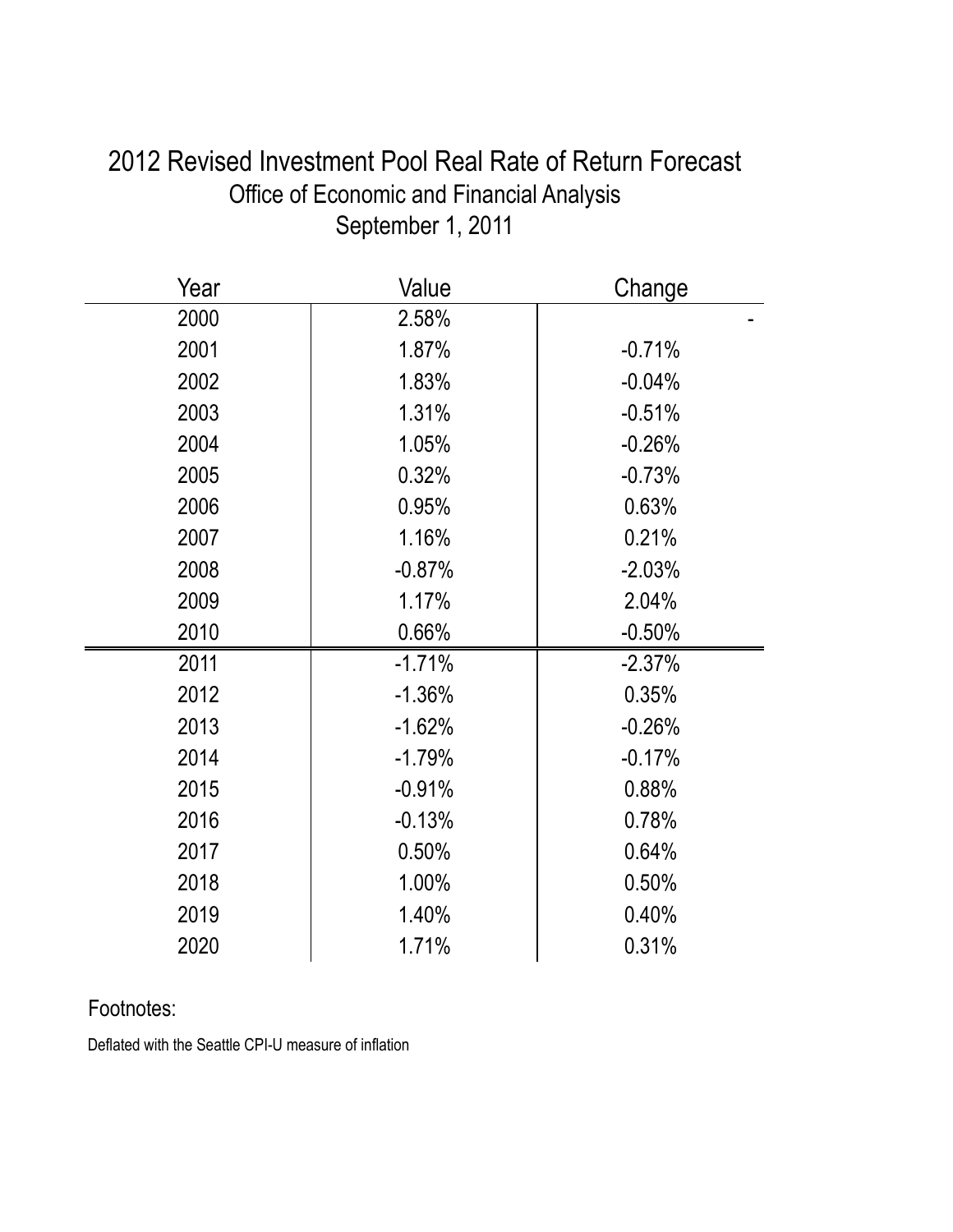### Sept-Sept COLA formula vs July-June Average COLA Office of Economic and Financial Analysis September 1, 2011

| Year | Old COLA | <b>New COLA</b> | Diff      |
|------|----------|-----------------|-----------|
| 2011 | 2.00%    | 0.00%           | $-2.00\%$ |
| 2012 | 2.53%    | 1.63%           | $-0.90%$  |
| 2013 | 2.00%    | 2.05%           | 0.05%     |
| 2014 | 2.00%    | 1.85%           | $-0.15%$  |
| 2015 |          |                 |           |
| 2016 |          |                 |           |
| 2017 |          |                 |           |
| 2018 |          |                 |           |
| 2019 |          |                 |           |
| 2020 |          |                 |           |

#### Footnotes:

The "New" COLA:

2011 0%

2012 90% of the average annual change in the Seattle CPI-W from July 2010 to June 2011; 0% floor, no ceiling 2013 95% of the average annual change in the Seattle CPI-W from July 2011 to June 2012; 0% floor, no ceiling 2014 95% of the average annual change in the Seattle CPI-W from July 2012 to June 2013; 0% floor, no ceiling

The "Old" COLA:

2011 90% of the annual change in the September 2009 to September 2010 National CPI-W; 2% floor, 6% ceiling 2012 90% of the annual change in the September 2010 to September 2011 National CPI-W; 2% floor, 6% ceiling 2013 90% of the annual change in the September 2011 to September 2012 National CPI-W; 2% floor, 6% ceiling 2014 90% of the annual change in the September 2012 to September 2013 National CPI-W; 2% floor, 6% ceiling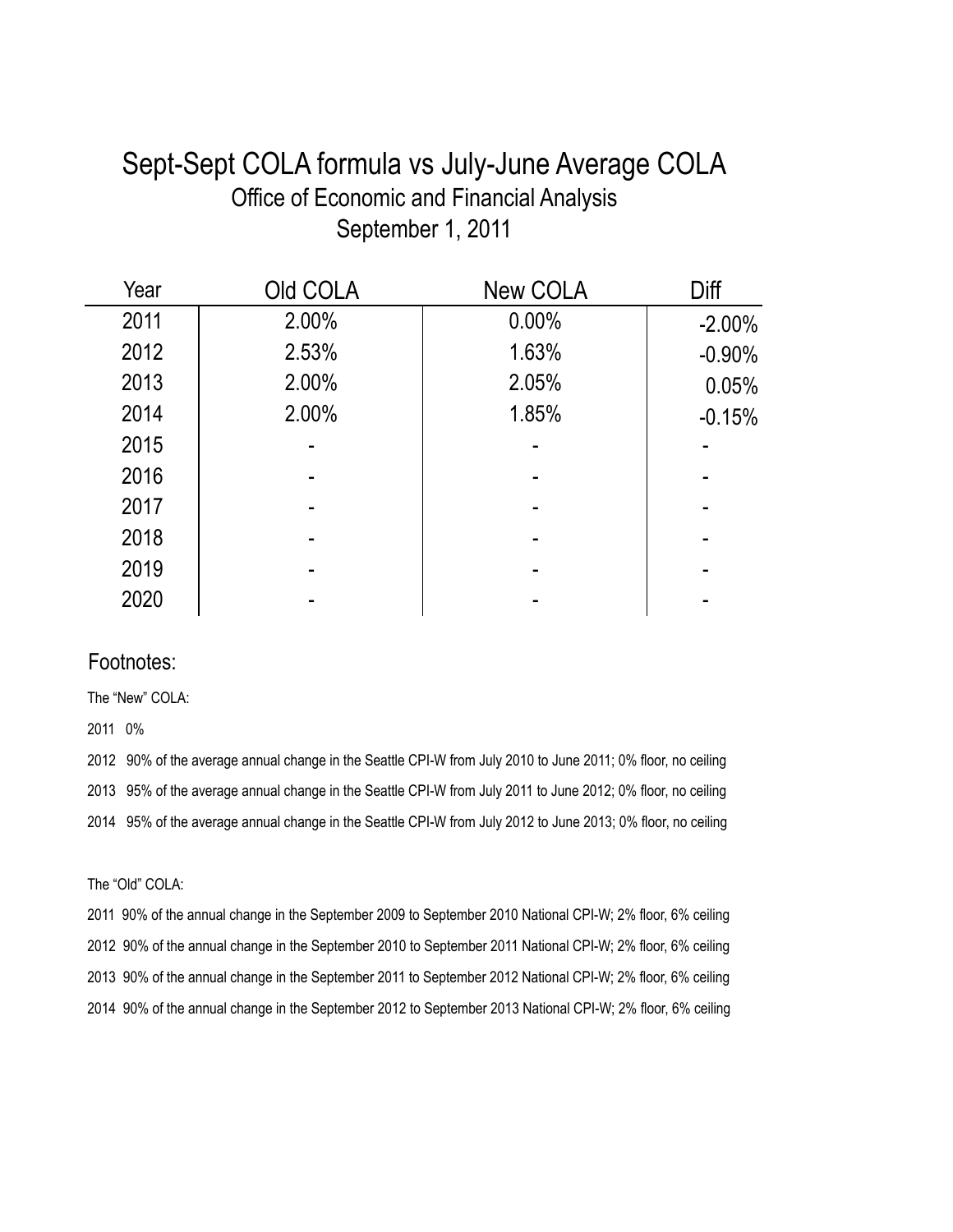# 2012 Revised Sept-to-Sept National CPI-W Forecast Office of Economic and Financial Analysis September 1, 2011

| Year | Value    | Change   |
|------|----------|----------|
| 2000 | 3.46%    |          |
| 2001 | 2.58%    | $-0.88%$ |
| 2002 | 1.26%    | $-1.32%$ |
| 2003 | 2.26%    | 1.00%    |
| 2004 | 2.43%    | 0.17%    |
| 2005 | 5.18%    | 2.75%    |
| 2006 | 1.74%    | $-3.43%$ |
| 2007 | 2.77%    | 1.02%    |
| 2008 | 5.42%    | 2.65%    |
| 2009 | $-1.68%$ | $-7.10%$ |
| 2010 | 1.41%    | 3.09%    |
| 2011 | 2.81%    | 1.40%    |
| 2012 | 1.82%    | $-0.99%$ |
| 2013 | 2.10%    | 0.28%    |
| 2014 | 2.39%    | 0.29%    |
| 2015 | 2.30%    | $-0.09%$ |
| 2016 | 2.30%    | 0.00%    |
| 2017 | 2.34%    | 0.04%    |
| 2018 | 2.36%    | 0.02%    |
| 2019 | 2.30%    | $-0.06%$ |
| 2020 | 2.26%    | $-0.04%$ |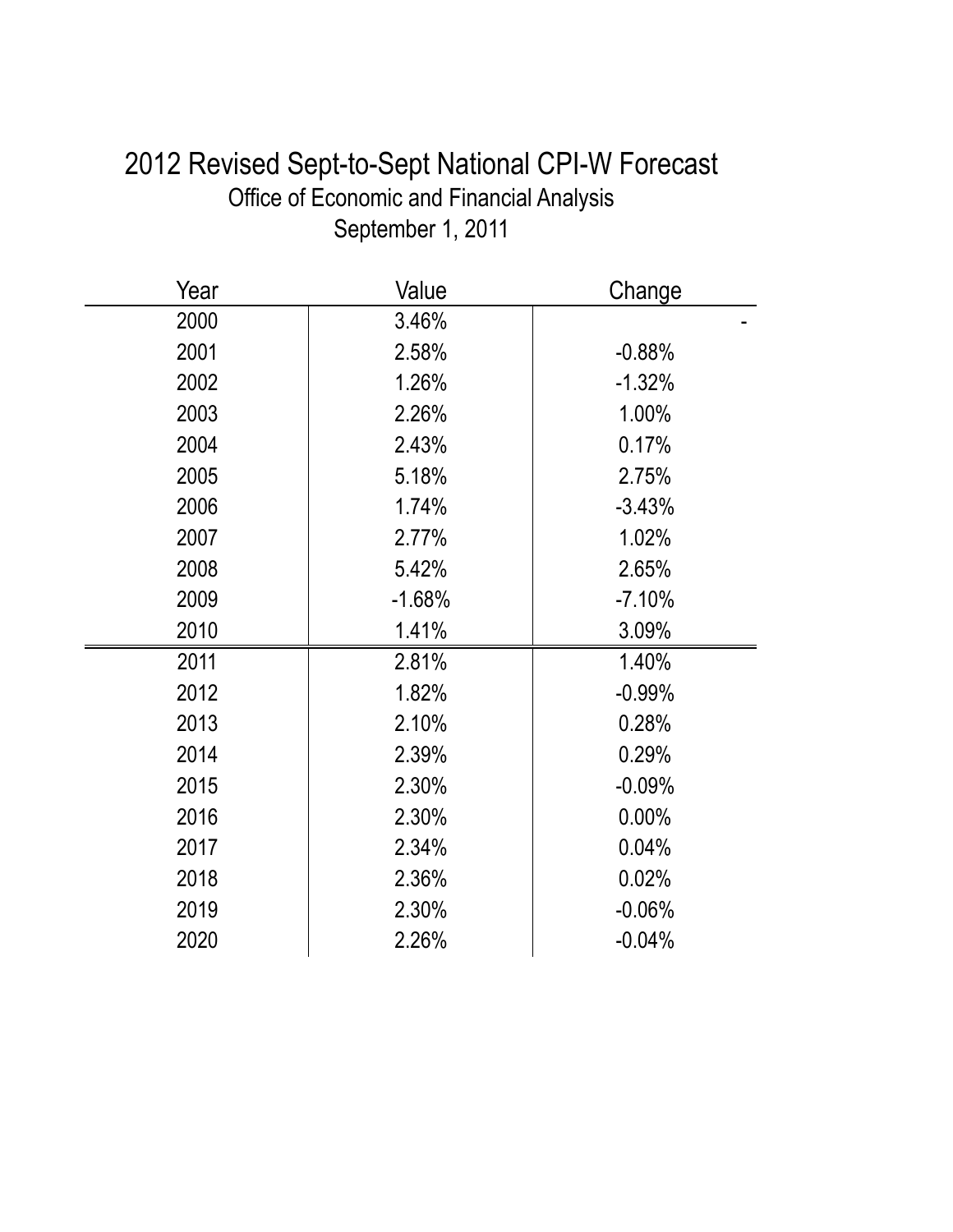| 2012 Revised July-June Average Seattle CPI-W Forecast |
|-------------------------------------------------------|
| Office of Economic and Financial Analysis             |
| September 1, 2011                                     |
|                                                       |

| Year | Value | Change   |
|------|-------|----------|
| 2000 | 3.33% |          |
| 2001 | 4.02% | 0.69%    |
| 2002 | 2.44% | $-1.58%$ |
| 2003 | 1.63% | $-0.81%$ |
| 2004 | 1.33% | $-0.30%$ |
| 2005 | 2.33% | 1.00%    |
| 2006 | 3.41% | 1.08%    |
| 2007 | 3.83% | 0.41%    |
| 2008 | 4.50% | 0.67%    |
| 2009 | 1.98% | $-2.52%$ |
| 2010 | 0.62% | $-1.36%$ |
| 2011 | 1.81% | 1.19%    |
| 2012 | 2.16% | 0.34%    |
| 2013 | 1.95% | $-0.20%$ |
| 2014 | 2.20% | 0.25%    |
| 2015 | 2.27% | 0.07%    |
| 2016 | 2.28% | 0.01%    |
| 2017 | 2.33% | 0.05%    |
| 2018 | 2.36% | 0.03%    |
| 2019 | 2.35% | $-0.01%$ |
| 2020 | 2.31% | $-0.04%$ |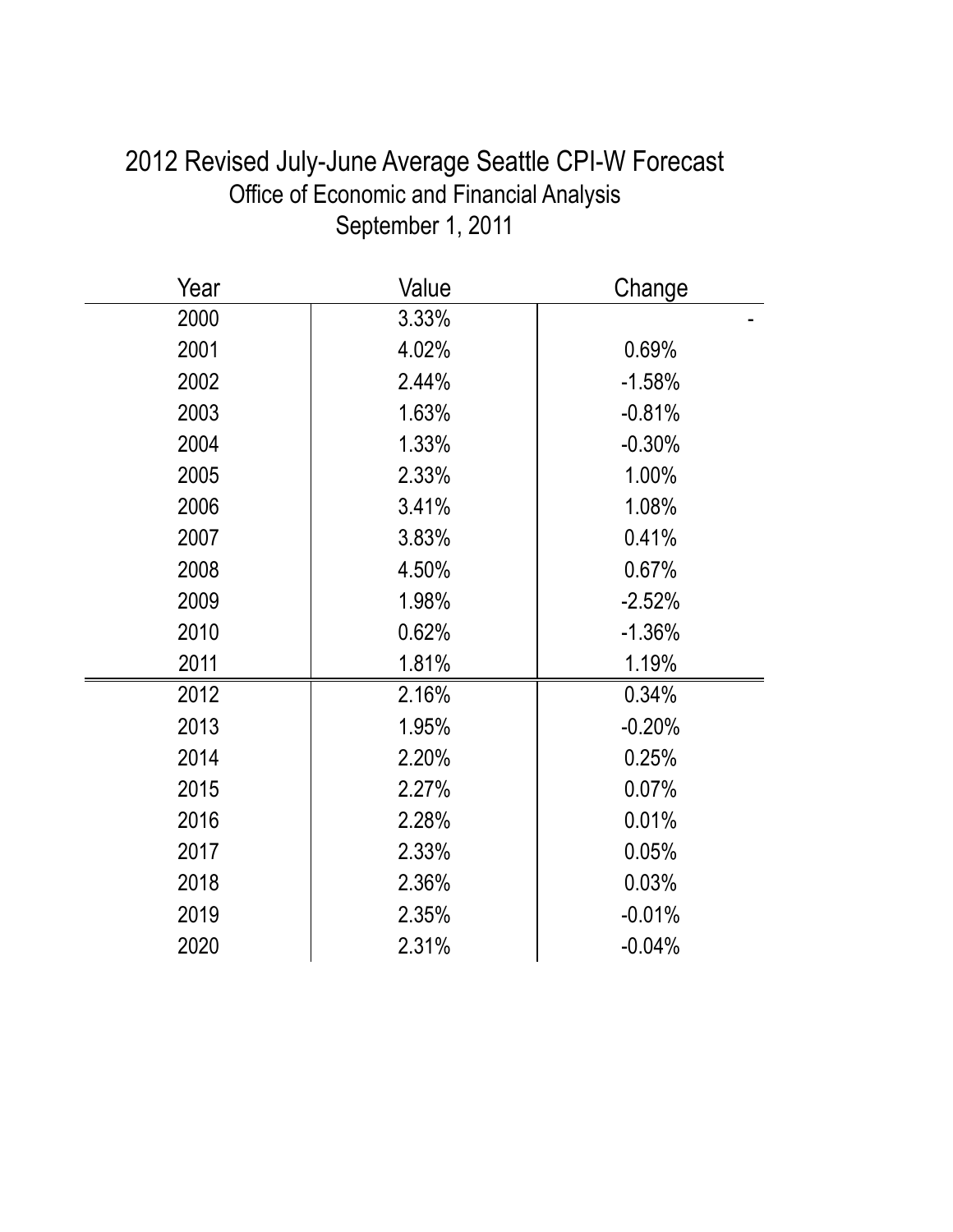# 2012 Revised National CPI-U Forecast Office of Economic and Financial Analysis September 1, 2011

| Year | Value    | Change   |
|------|----------|----------|
| 2000 | 3.36%    |          |
| 2001 | 2.85%    | $-0.52%$ |
| 2002 | 1.58%    | $-1.26%$ |
| 2003 | 2.28%    | 0.70%    |
| 2004 | 2.66%    | 0.38%    |
| 2005 | 3.39%    | 0.72%    |
| 2006 | 3.23%    | $-0.16%$ |
| 2007 | 2.85%    | $-0.38%$ |
| 2008 | 3.84%    | 0.99%    |
| 2009 | $-0.36%$ | $-4.20%$ |
| 2010 | 1.64%    | 2.00%    |
| 2011 | 2.98%    | 1.34%    |
| 2012 | 1.89%    | $-1.10%$ |
| 2013 | 2.09%    | 0.20%    |
| 2014 | 2.41%    | 0.33%    |
| 2015 | 2.31%    | $-0.11%$ |
| 2016 | 2.31%    | 0.01%    |
| 2017 | 2.35%    | 0.03%    |
| 2018 | 2.37%    | 0.02%    |
| 2019 | 2.31%    | $-0.06%$ |
| 2020 | 2.28%    | $-0.04%$ |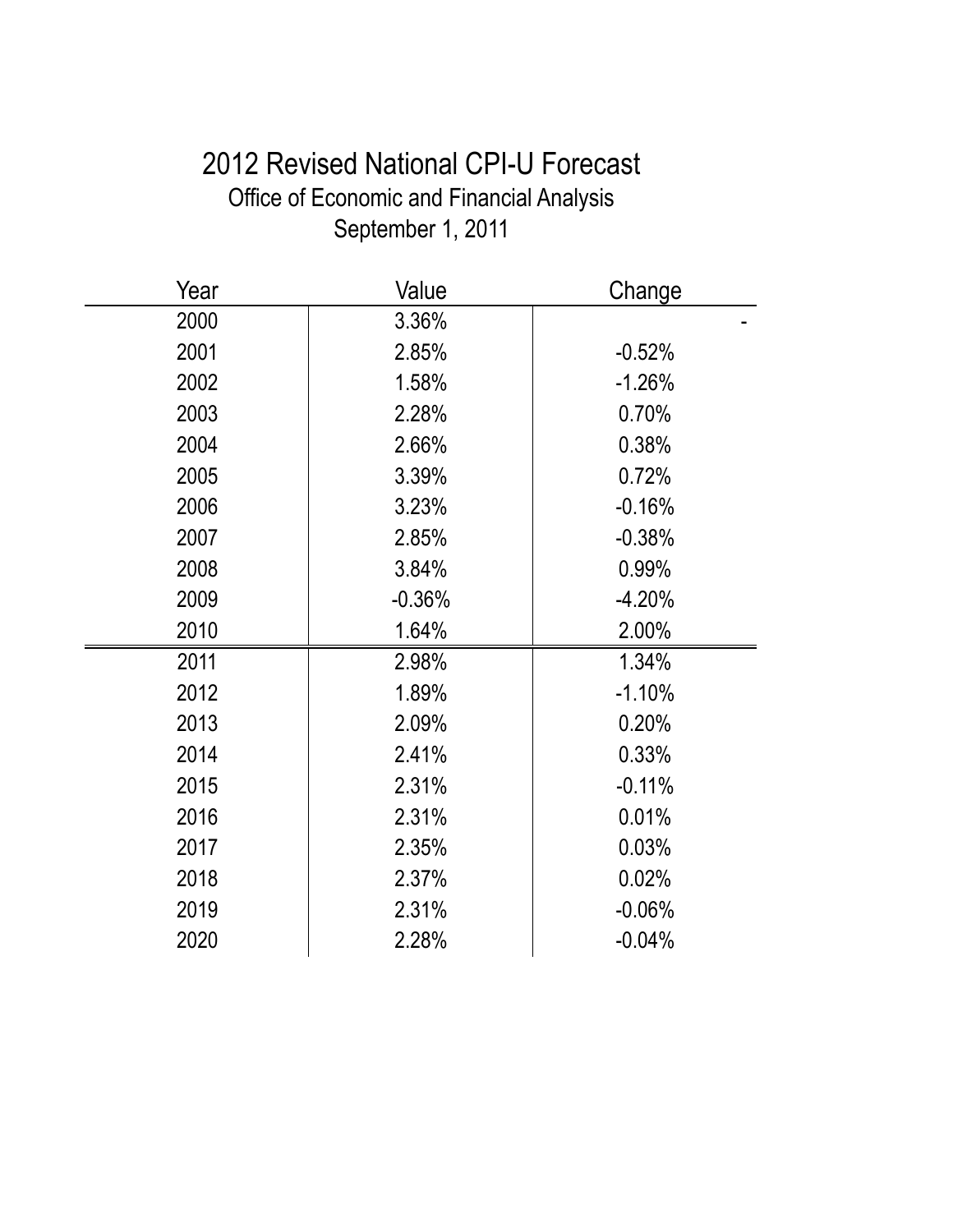# 2012 Revised Seattle Annual CPI-U Forecast Office of Economic and Financial Analysis September 1, 2011

| Year | Value | Change   |
|------|-------|----------|
| 2000 | 3.70% |          |
| 2001 | 3.63% | $-0.08%$ |
| 2002 | 1.94% | $-1.69%$ |
| 2003 | 1.58% | $-0.35%$ |
| 2004 | 1.25% | $-0.34%$ |
| 2005 | 2.82% | 1.58%    |
| 2006 | 3.70% | 0.87%    |
| 2007 | 3.88% | 0.18%    |
| 2008 | 4.20% | 0.32%    |
| 2009 | 0.58% | $-3.62%$ |
| 2010 | 0.29% | $-0.29%$ |
| 2011 | 2.45% | 2.16%    |
| 2012 | 2.08% | $-0.37%$ |
| 2013 | 2.06% | $-0.02%$ |
| 2014 | 2.31% | 0.26%    |
| 2015 | 2.35% | 0.04%    |
| 2016 | 2.39% | 0.04%    |
| 2017 | 2.45% | 0.06%    |
| 2018 | 2.48% | 0.03%    |
| 2019 | 2.46% | $-0.02%$ |
| 2020 | 2.42% | $-0.03%$ |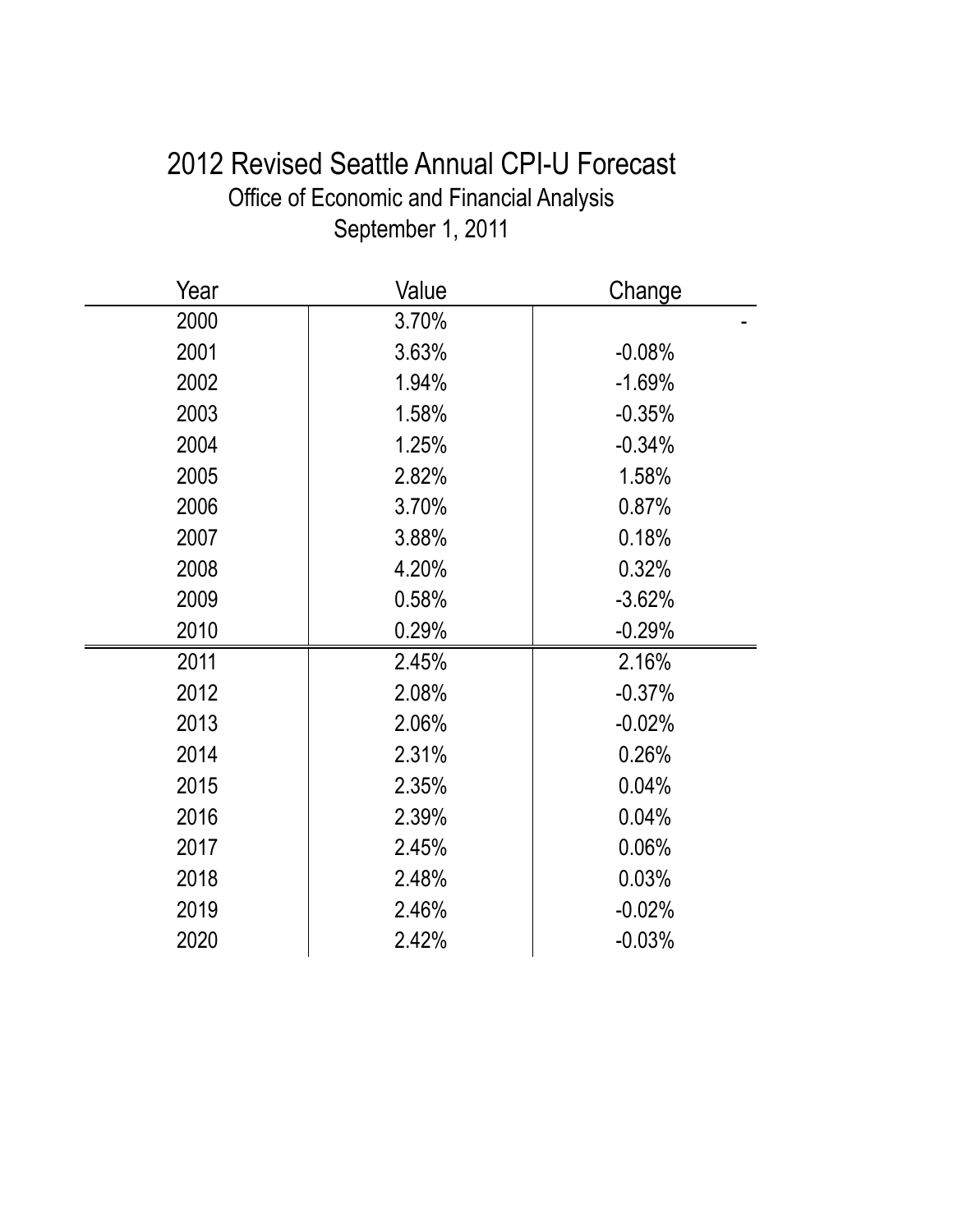# 2012 Revised Pharmaceuticals PPI Forecast Office of Economic and Financial Analysis September 1, 2011

| Year | Value    | Change   |
|------|----------|----------|
| 2000 |          |          |
| 2001 |          |          |
| 2002 | 9.77%    |          |
| 2003 | 3.74%    | $-6.03%$ |
| 2004 | 2.74%    | $-0.99%$ |
| 2005 | 6.76%    | 4.02%    |
| 2006 | 11.02%   | 4.26%    |
| 2007 | 4.58%    | $-6.45%$ |
| 2008 | 6.87%    | 2.29%    |
| 2009 | 6.74%    | $-0.13%$ |
| 2010 | $-0.06%$ | $-6.80%$ |
| 2011 | $-3.36%$ | $-3.30%$ |
| 2012 | 3.96%    | 7.32%    |
| 2013 | 4.89%    | 0.94%    |
| 2014 | 5.32%    | 0.43%    |
| 2015 | 5.03%    | $-0.29%$ |
| 2016 | 4.73%    | $-0.31%$ |
| 2017 | 4.76%    | 0.03%    |
| 2018 | 4.57%    | $-0.19%$ |
| 2019 | 4.13%    | $-0.45%$ |
| 2020 | 4.30%    | 0.17%    |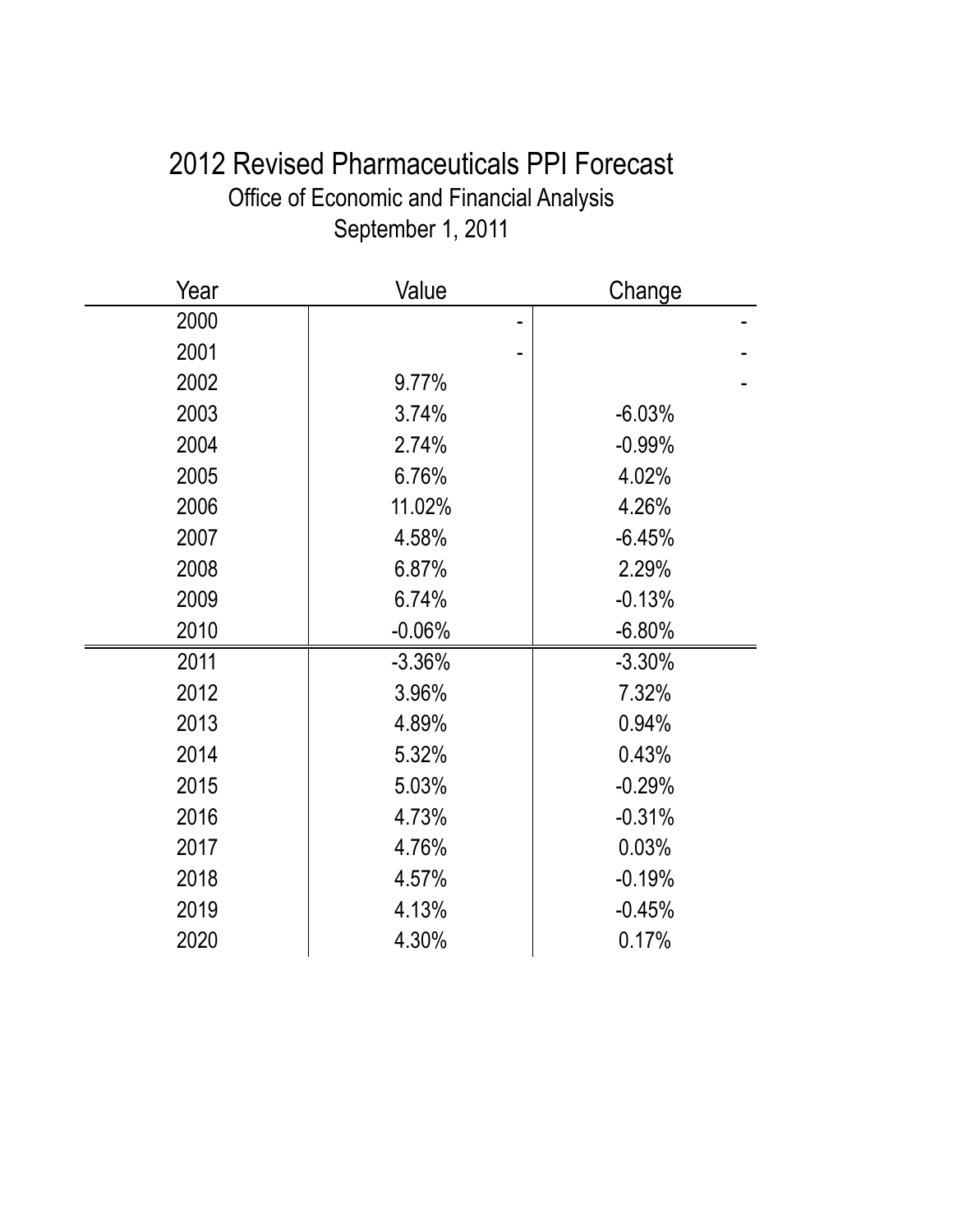# 2012 Revised Transportation CPI Forecast Office of Economic and Financial Analysis September 1, 2011

| Year | Value    | Change    |
|------|----------|-----------|
| 2000 | 6.19%    |           |
| 2001 | 0.60%    | $-5.59%$  |
| 2002 | $-0.90%$ | $-1.50%$  |
| 2003 | 3.07%    | 3.98%     |
| 2004 | 3.52%    | 0.44%     |
| 2005 | 6.63%    | 3.11%     |
| 2006 | 4.00%    | $-2.63%$  |
| 2007 | 2.11%    | $-1.88%$  |
| 2008 | 5.88%    | 3.77%     |
| 2009 | $-8.33%$ | $-14.22%$ |
| 2010 | 7.89%    | 16.22%    |
| 2011 | 8.98%    | 1.09%     |
| 2012 | 1.33%    | $-7.64%$  |
| 2013 | 3.96%    | 2.63%     |
| 2014 | 3.78%    | $-0.18%$  |
| 2015 | 2.85%    | $-0.93%$  |
| 2016 | 2.78%    | $-0.06%$  |
| 2017 | 2.60%    | $-0.18%$  |
| 2018 | 2.54%    | $-0.06%$  |
| 2019 | 2.29%    | $-0.25%$  |
| 2020 | 2.15%    | $-0.14%$  |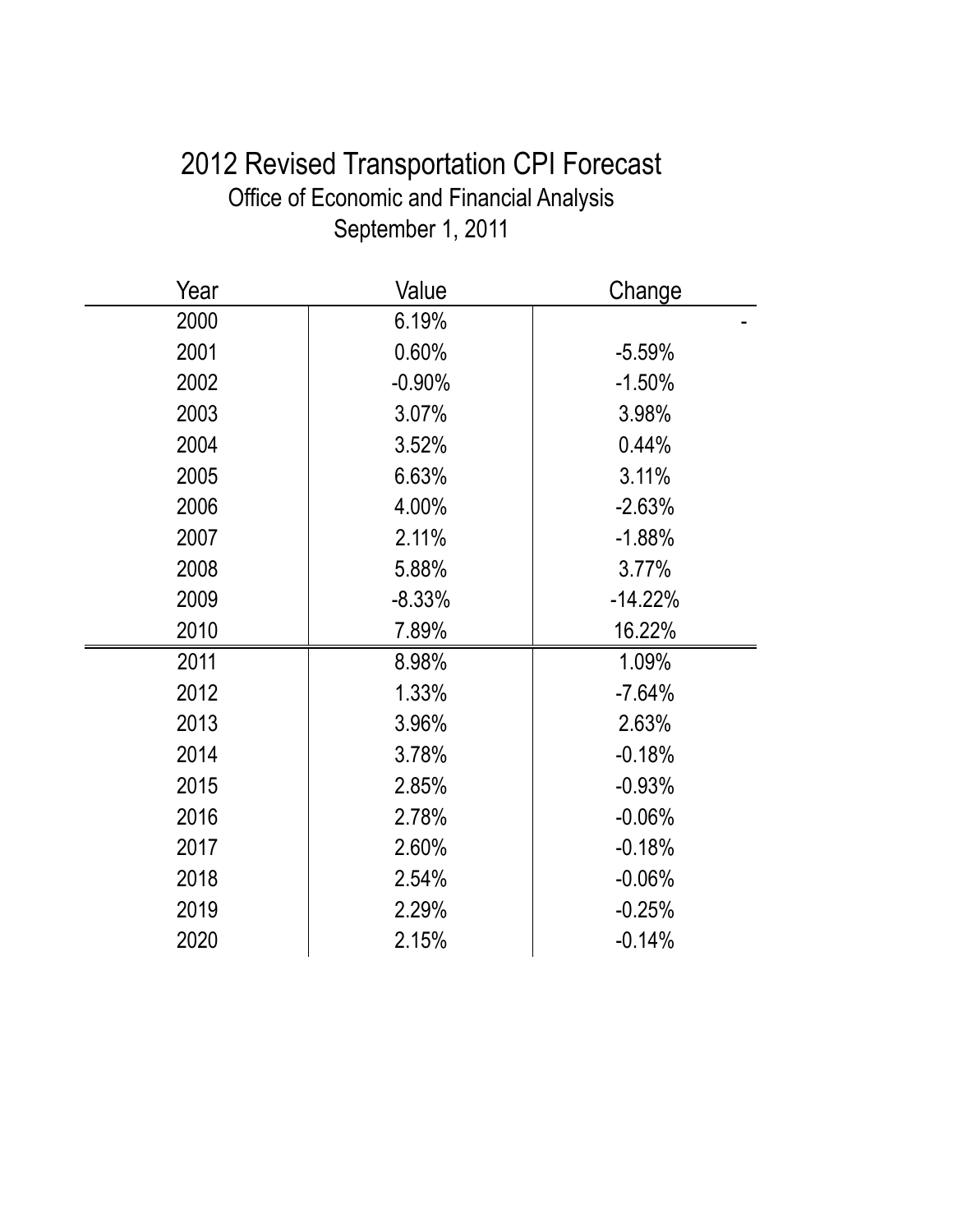# 2012 Revised Diesel & Gasoline Dollar per Gallon Forecasts Office of Economic and Financial Analysis September 1, 2011

| Year | <b>Diesel</b> | Change | Gasoline | Change |
|------|---------------|--------|----------|--------|
| 2011 | \$3.33        |        | \$2.98   |        |
| 2012 | \$3.48        | 4.50%  | \$3.16   | 6.04%  |
| 2013 | \$3.57        | 2.59%  | \$3.16   | 0.00%  |
| 2014 | \$3.62        | 1.40%  | \$3.16   | 0.00%  |
| 2015 | \$3.66        | 1.10%  | \$3.19   | 0.95%  |
| 2016 |               |        |          |        |
| 2017 |               |        |          |        |
| 2018 |               |        |          |        |
| 2019 |               |        |          |        |
| 2020 |               |        |          |        |

### Footnotes:

Forecasts generated by Linwood Capital, LLC.

Prices are stated in WHOLESALE terms.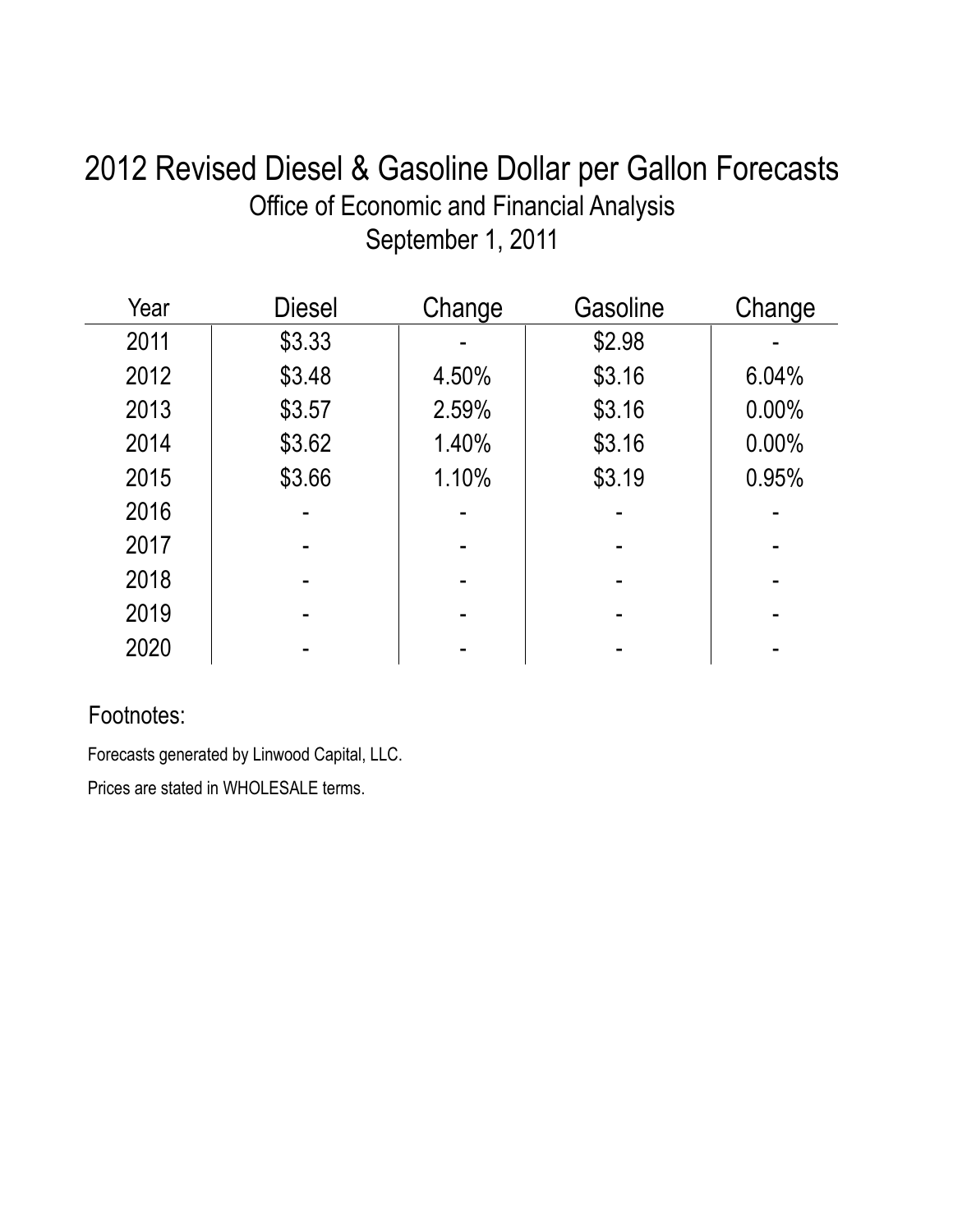# 2012 Revised Recorded Documents Forecast Office of Economic and Financial Analysis September 1, 2011

| Quarter | Count   | <b>YOY Change</b> |
|---------|---------|-------------------|
| Q4 2010 | 148,450 |                   |
| Q1 2011 | 130,756 |                   |
| Q2 2011 | 108,712 |                   |
| Q3 2011 | 101,841 |                   |
| Q4 2011 | 101,435 | $-31.67%$         |
| Q1 2012 | 100,177 | $-23.39%$         |
| Q2 2012 | 115,930 | 6.64%             |
| Q3 2012 | 115,374 | 13.29%            |
| Q4 2012 | 113,260 | 11.66%            |
| Q1 2013 | 108,592 | 8.40%             |
| Q2 2013 | 124,492 | 7.39%             |
| Q3 2013 | 122,879 | 6.50%             |
| Q4 2013 | 119,883 | 5.85%             |
| Q1 2014 | 115,579 | 6.43%             |
| Q2 2014 | 131,446 | 5.59%             |
| Q3 2014 | 128,832 | 4.84%             |
| Q4 2014 | 124,955 | 4.23%             |
| Q1 2015 | 120,563 | 4.31%             |
| Q2 2015 | 137,016 | 4.24%             |
| Q3 2015 | 134,263 | 4.22%             |
| Q4 2015 | 130,219 | 4.21%             |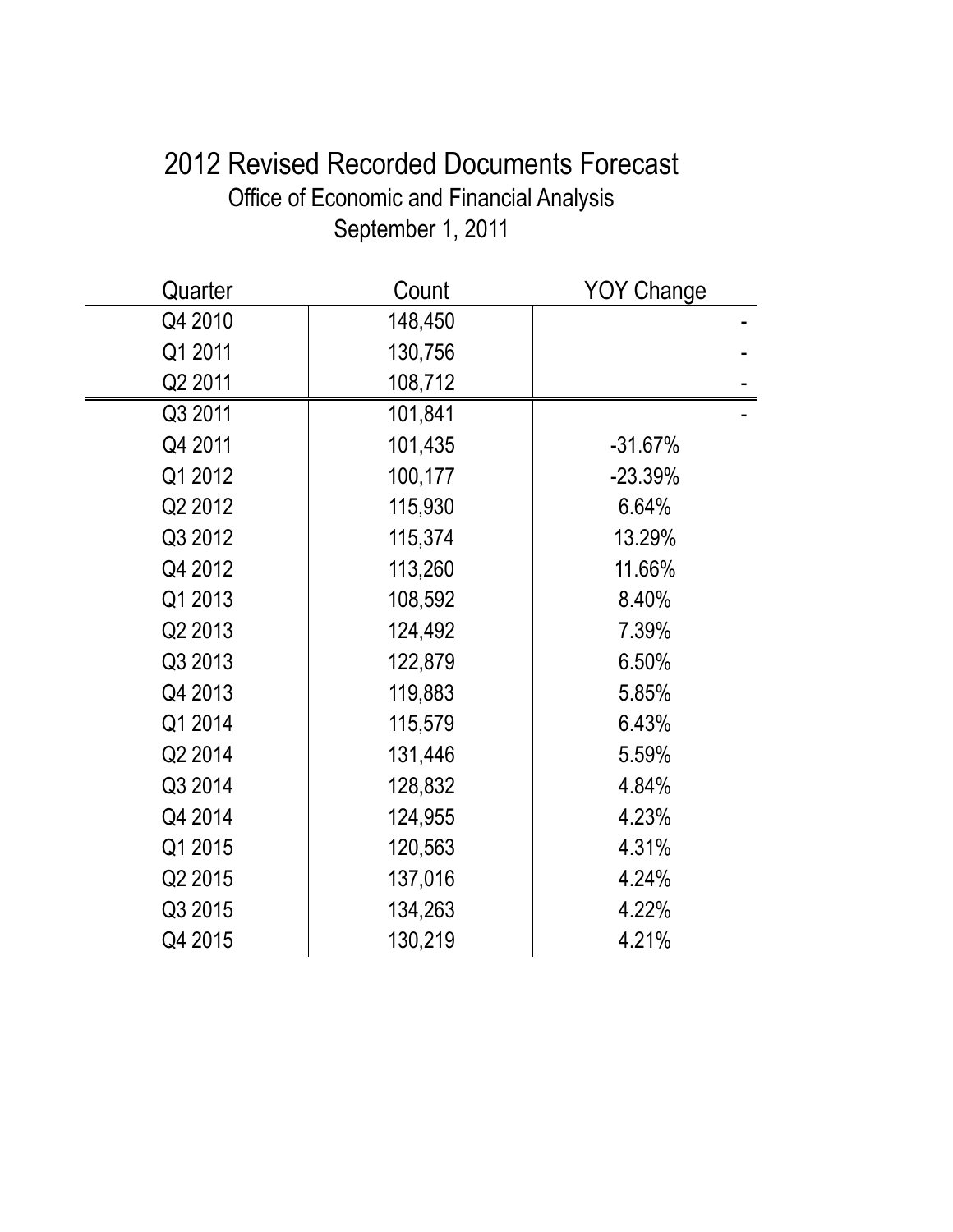# 2012 Revised Lundberg Retail Gas Forecast Office of Economic and Financial Analysis September 1, 2011

| Quarter | Value  | <b>YOY Change</b> |
|---------|--------|-------------------|
| Q4 2010 | \$3.05 |                   |
| Q1 2011 | \$3.39 |                   |
| Q2 2011 | \$3.92 |                   |
| Q3 2011 | \$3.76 |                   |
| Q4 2011 | \$3.55 | 16.54%            |
| Q1 2012 | \$3.52 | 3.82%             |
| Q2 2012 | \$3.91 | $-0.27%$          |
| Q3 2012 | \$3.81 | 1.32%             |
| Q4 2012 | \$3.72 | 4.63%             |
| Q1 2013 | \$3.65 | 3.71%             |
| Q2 2013 | \$4.16 | 6.44%             |
| Q3 2013 | \$3.98 | 4.52%             |
| Q4 2013 | \$3.87 | 4.14%             |
| Q1 2014 | \$3.78 | 3.59%             |
| Q2 2014 | \$4.23 | 1.73%             |
| Q3 2014 | \$3.99 | 0.29%             |
| Q4 2014 | \$3.84 | $-0.73%$          |
| Q1 2015 | \$3.75 | $-0.78%$          |
| Q2 2015 | \$4.26 | 0.72%             |
| Q3 2015 | \$4.06 | 1.77%             |
| Q4 2015 | \$3.94 | 2.51%             |